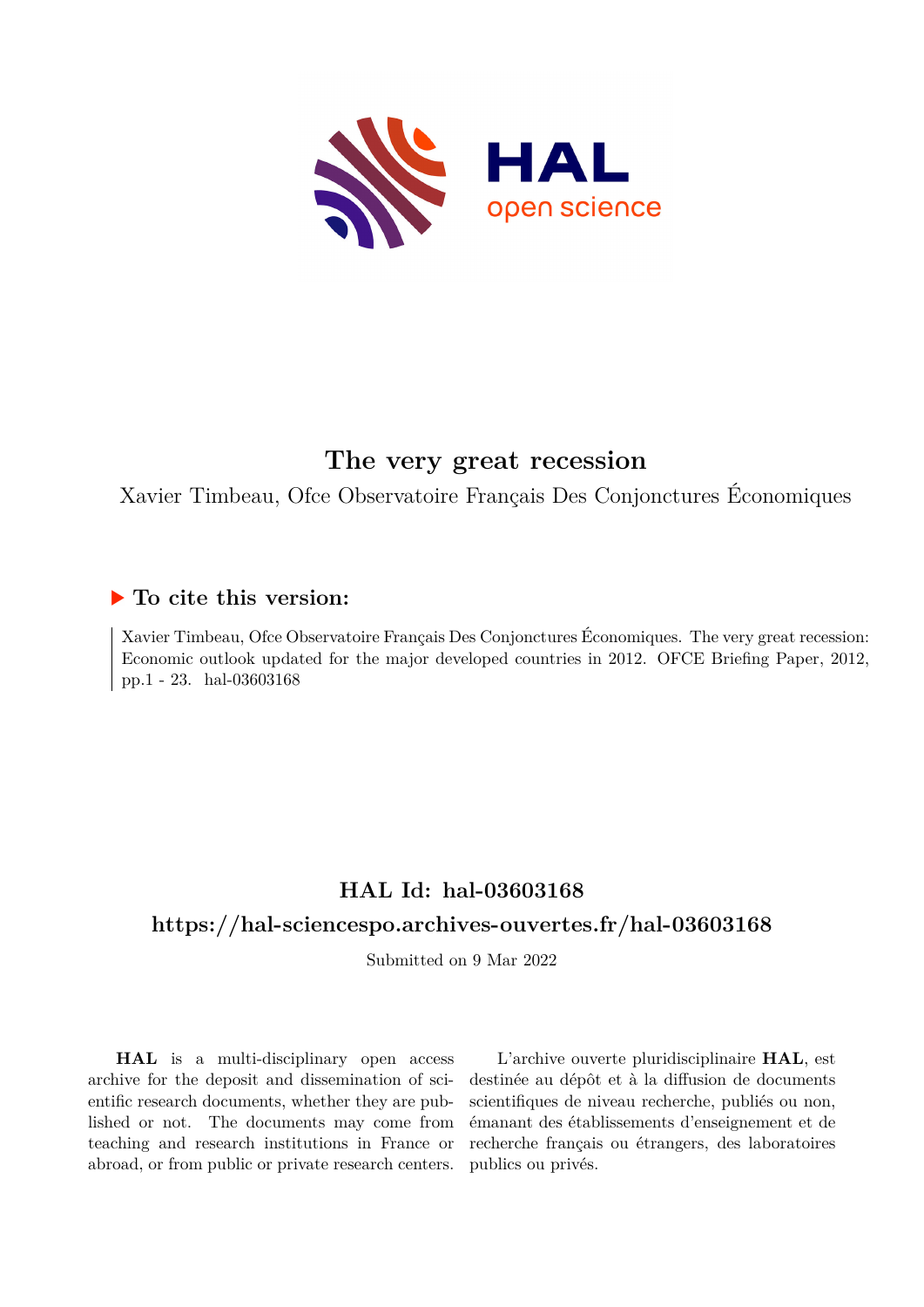

*briefing paper*

**No. 1 / january 10, 2012**

# The very great recession *Economic outlook updated for the major developed countries in 2012*

**OFCE Department of Analysis and Forecasting, under the direction of Xavier Timbeau**

T<sub>he growth outlook for the developed countries, in Europe in particular, has</sub> deteriorated dramatically in recent weeks. The "voluntary and negotiated" devaluation of Greek sovereign debt securities, which is really nothing but a sovereign default, the wave of budget cuts being announced even as the budget bills are still debated, the inability of the European Union to mobilize its forces in the crisis – all these factors render the forecasts made two months ago obsolete. For many European countries, including France, 2012 will be a year of recession.

Published in August 2011, the growth figures for the second quarter of 2011 in the developed countries put the positive signals from early 2011 into perspective. In the third quarter of 2011, the national accounts were better than expected, but the respite was short-lived. The economic indicators for most of the developed countries (see below) heralded a reduction in activity in the fourth quarter of 2011 and [early 2012.](http://www.insee.fr/fr/themes/theme.asp?theme=17&sous_theme=3&page=note.htm) The euro zone will be stagnant in 2012, with GDP growth of 0.4% and Germany recording the "best" performance in the zone (Table 1).

[The first phase of the great recession, in 2008-2009, led to the swelling of public](http://www.ofce.sciences-po.fr/blog/wp-content/uploads/2011/12/Tabe1_Post_prev.jpg) [debt \(about 16 points in the euro zone, more than 30 points in the United States and](http://www.ofce.sciences-po.fr/blog/wp-content/uploads/2011/12/Tabe1_Post_prev.jpg) the United Kingdom, see Table 2). Phase II will be determined by how the public debt caused by the crisis has been digested: either the low interest rates will make it possible to postpone the adjustment of public deficits and the economies can bounce back, thus easing the necessary adjustment, or the adjustment will be immediate, amplified by higher public rates and the persistence of under-employment (Table 3). Gripped by [the fear of default, Europe is transforming the](http://www.ofce.sciences-po.fr/blog/wp-content/uploads/2011/12/Tabe1_Post_prev.jpg) *great* recession that began in 2008 into a *very great* recession.

[After the "voluntary" Greek default, the euro zone countries have inflicted on them](http://www.ofce.sciences-po.fr/blog/wp-content/uploads/2011/12/Tabe3_Post_prev.jpg)[selves not only an adjustment that was even more brutal than that required by the](http://www.ofce.sciences-po.fr/blog/wp-content/uploads/2011/12/Tabe3_Post_prev.jpg) [Stability and Growth Pact, but also contagion and a general collapse in sovereign debt.](http://www.ofce.sciences-po.fr/blog/wp-content/uploads/2011/12/Tabe3_Post_prev.jpg)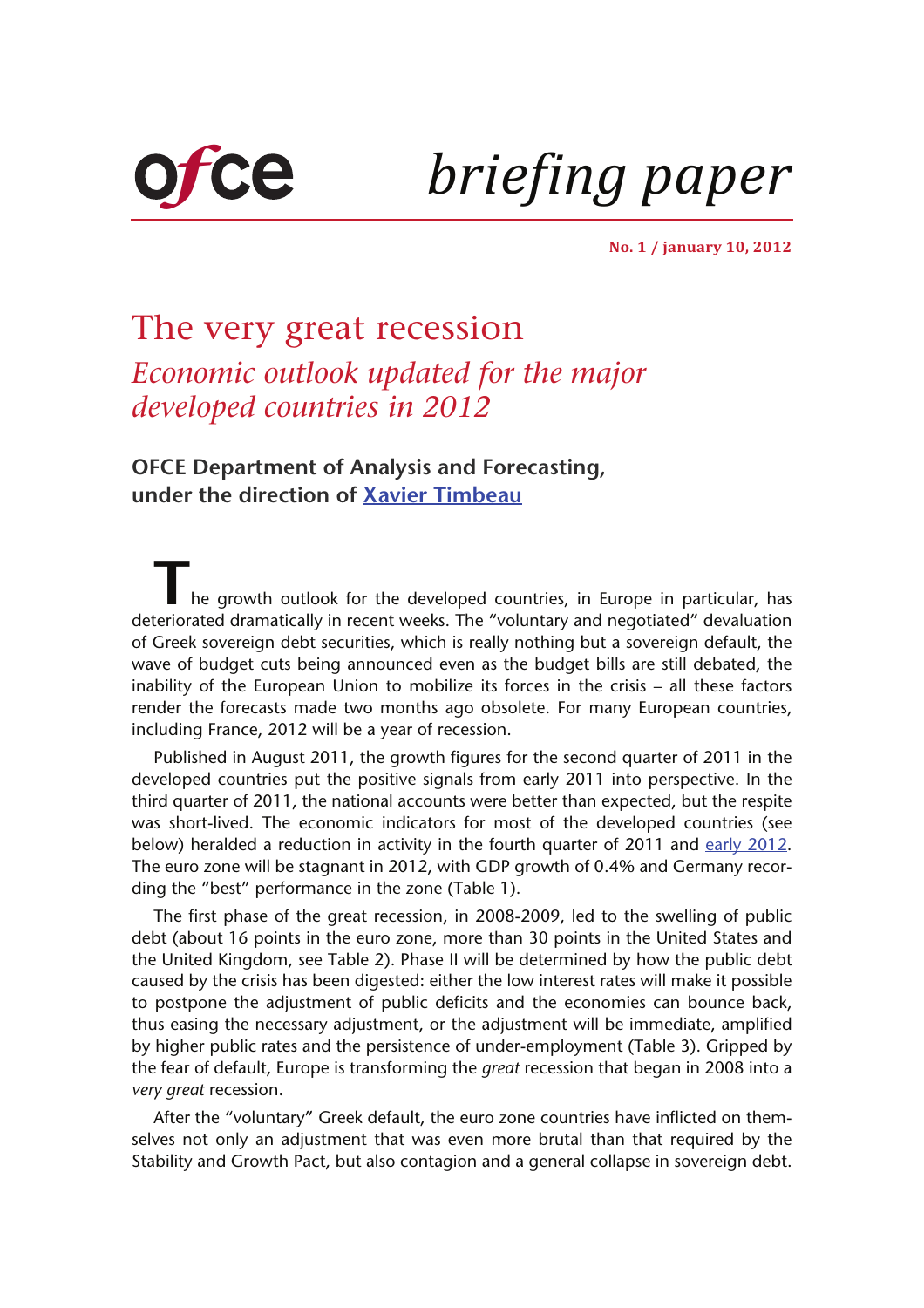The measures proposed by the European Union, from the European Financial Stability [Facility \(EFSF\) to the adoption of the "golden rule", have not been persuasive of its](http://www.ofce.sciences-po.fr/blog/wp-content/uploads/2011/12/Tabe3_Post_prev.jpg) ability to solve the public finance problems of the euro zone members either in the short or long term, especially as Europe seems to have forgotten that growth and the restoration of full employment are fundamental to the sustainability of public debt and to the European project more generally.

Faced with the risk of insolvency on sovereign debt, creditors are demanding higher risk premiums to continue to fund both new debt and the renewal of the fraction of old debt that is expiring. The hardening of financing conditions, even as business prospects are deteriorating as a result of budget cuts, is nipping the attempts at fiscal consolidation in the bud. The result: a downward spiral. The rising cost of debt adds to interest charges, which undercuts deficit reduction and leads to additional fiscal discipline to reassure donors. The added restrictions weigh on activity and wind up augmenting the cyclical deficits. At which point the governments, panicked at the stubborn resistance of the deficits and the prospect of a downgrade in their sovereign rating, respond with even greater rigor.

Because the economies of the European countries are so closely interconnected, the simultaneous implementation of restrictive fiscal policies leads to magnifying the global economic slowdown by undercutting foreign trade (we developed this point in our [previous forecasting exercise](http://www.ofce.sciences-po.fr/indic&prev/previsions.htm?current=five&sub=c)). Restrictive policies hit domestic demand in whichever countries implement them and thus reduce their output, but also their imports. This dynamic decreases the exports of their trading partners, and therefore their activity, regardless of their own fiscal policies. If these partners also implement a restrictive policy, then an external impact has to be added to the internal cutbacks (indirect). The magnitude of these effects depends on several factors. The direct effects are mainly linked to negative impulses in each country. The indirect effect is more difficult to measure, since it depends on the degree of openness of each country, the geographical distribution of its exports and the elasticity of imports to GDP of the countries that are tightening their policy. Thus, a very open country for which the majority of exports are going to a country with severe budget cuts will suffer a strong indirect effect. In this respect, the highly integrated countries of the euro zone will suffer more from the restrictive policies of their partners than will the United States or Japan. Their growth will be seriously curtailed, pushing back deficit reduction. In many countries, the coming recession is the result of the increasingly restrictive measures being taken to try to stabilize their debt / GDP ratio as soon as possible in an increasingly unfavourable economic environment.

The race to tighten up to try to bring public deficits below 3% of GDP and to stabilize debt ratios is aimed as much at meeting the requirements of European agreements as it is at reassuring the rating agencies and financial markets. The latter, among them the European banks, in fact, hold at least 50% of the public debt of the developed countries in the form of securities issued by the national debt agencies. This percentage varies from 77% of the public debt held by financial institutions in France to 97% for Spain.

In the euro zone, between 9 and 23 percentage points of GDP of public debt, depending on the country, has to be renewed in 2012 (see Table 2). Outside of Japan, it is Italy, which combines a high debt with a large proportion of short-dated securities, that will have the largest financing requirement. If requirements related to the finan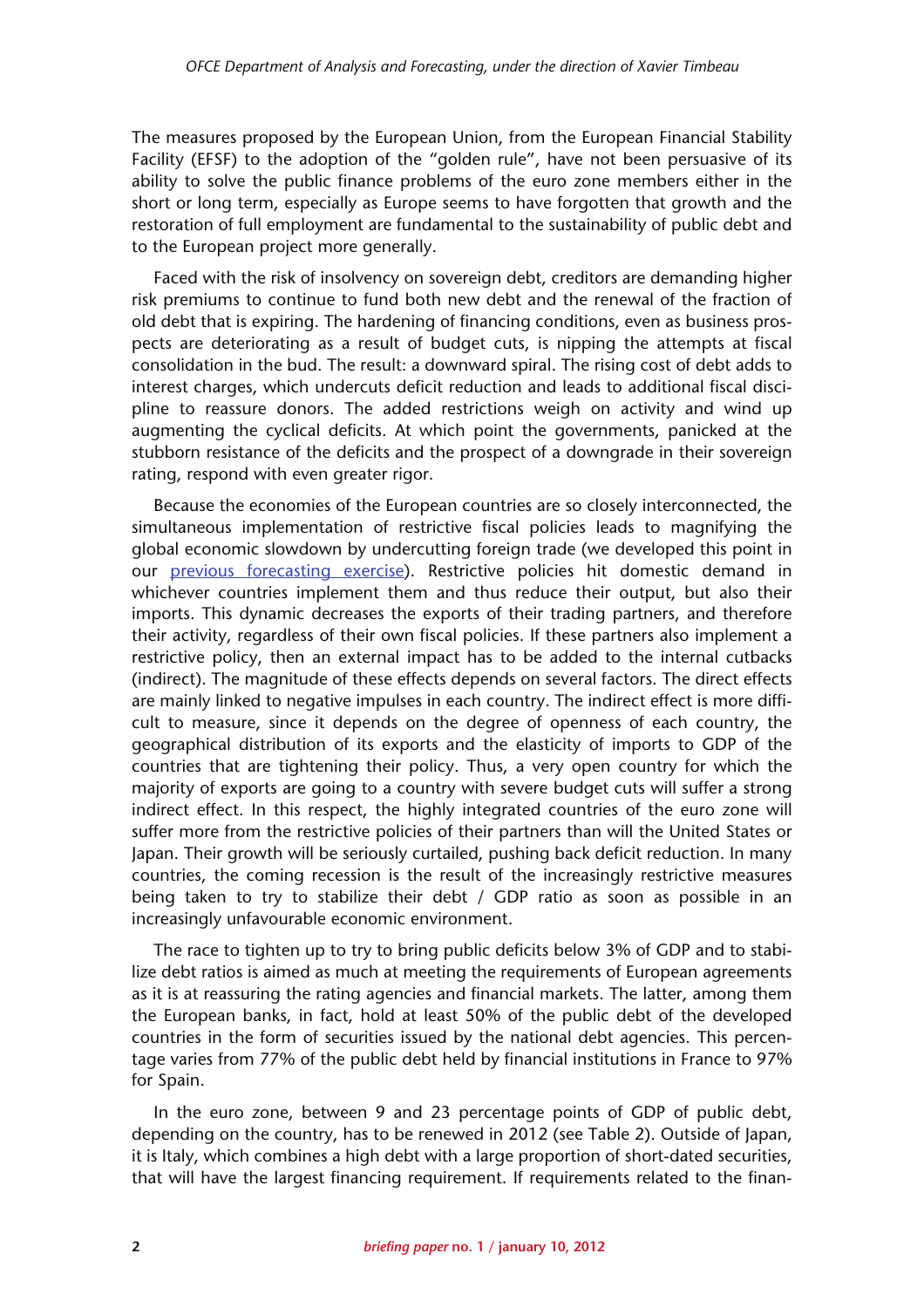cing of the public deficit in 2012 are added to this, then the potential for total issues in the euro zone ranges between 10% of GDP in Germany to 24% in Italy.

These high levels are posing problems for countries that have lost the confidence of the markets. If the interest rates at which these countries are financed in 2012 remain at their average levels for the last quarter of 2011, Spain would borrow at 5% and Italy at 4.3%. France and Germany, however, would continue to benefit from low interest rates (1.5% and 0.9% respectively). The issue rates in December 2011 for these two countries have been little affected up to now by the threats to downgrade the sovereign debt of the euro zone countries. Even though the need for funding from the markets was greater in 2012 for the United Kingdom, the United States and Japan than for the euro zone, their rates have remained low. Paradoxically, the downgrading of the US sovereign rating in August 2011 was accompanied by a decrease in 10 year rates and short-term rates in the United States. Within this context of a flight to safety, the programmes of massive purchases of government securities on the secondary market that were implemented by the Federal Reserve (FED), the Bank of England (BoE) and the Bank of Japan have been keeping public long-term rates low. Monetary policy is aimed at affecting short-term interest rates as well as long-term rates. The role of lender of last resort being adopted by these central banks is thus reassuring the markets and avoiding higher interest rates during Treasury auctions. In contrast, the ECB's mandate and the strict supervision of Europe's legal scaffolding limit its actions. The relatively low amounts of government bonds purchased since 2010 (2.3% of euro zone GDP compared with 11% of US GDP for the Fed and 13% of UK GDP for the BoE) and tension between euro zone countries concerning the role of the central bank is fuelling demands by investors to protect their risks by raising premiums.

To stop the collapse of European sovereign debt, we must rule out any possibility of a sovereign default, public interest rates must be reduced to the maximum by all means possible, and a European strategy for stabilizing the public debt needs to be implemented, first by dealing with under-employment so as to renew growth, followed by the adjustment of public finances.

The fiscal consolidation efforts being undertaken in Europe are inflicting a new shock on the global economy. Economic indicators have worsened everywhere over the past six months, putting a brake on activity at the turn of the year, and even pushing some euro zone countries into recession. The debt crisis in the euro zone has once again hit the financial system, which could undermine the banks' lending activity and reinforce the recessionary impact of the fiscal consolidation programmes. The expansion in the cyclical component of the deficits that these programmes have generated is hindering the achievement of the initial budget targets and calling forth yet more fiscal discipline. If governments stick to their commitments in 2012 no matter what the cost, the depth of the recession will come close to that of 2008/2009.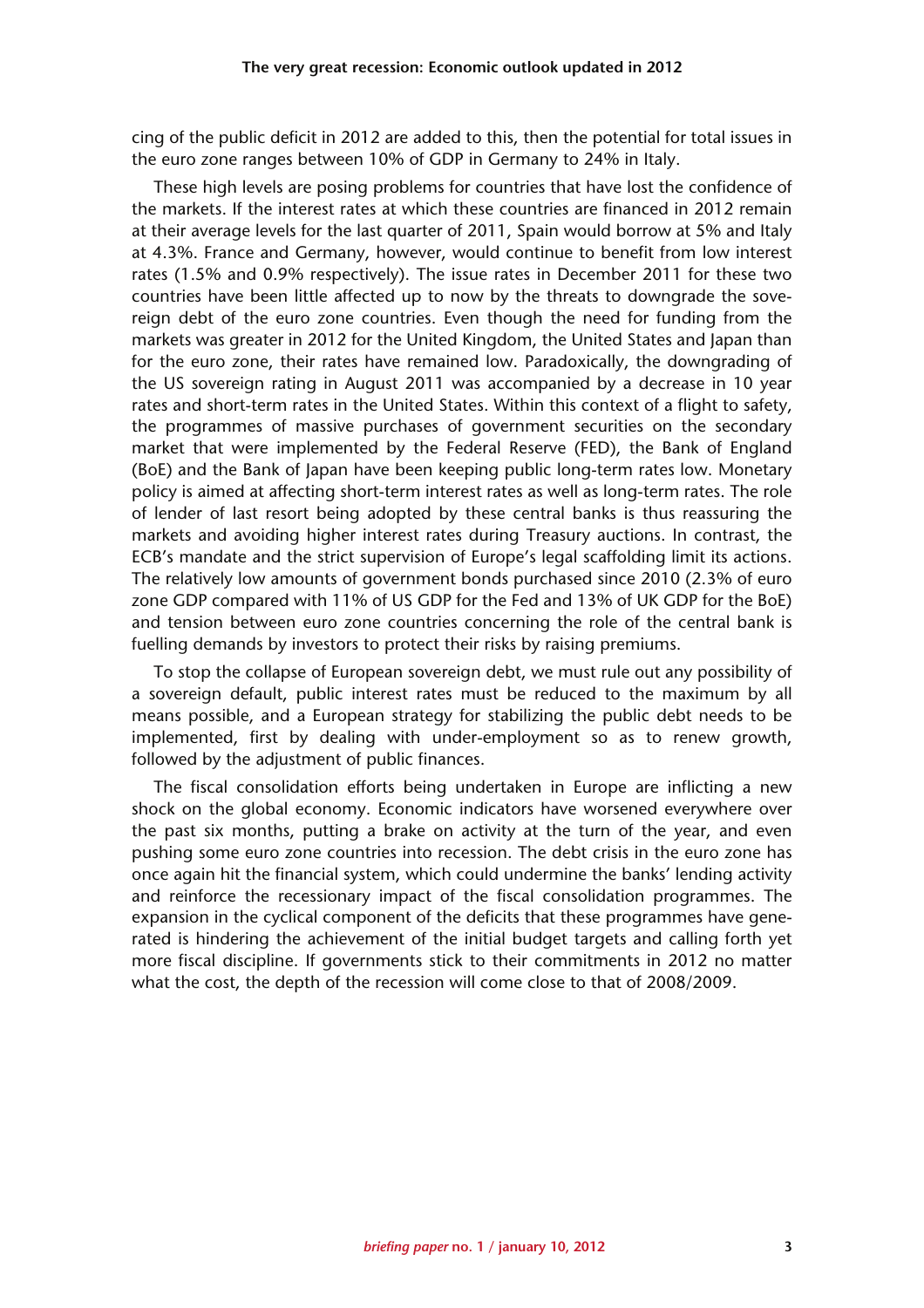|                                |                             |                | 2011           |                |        | 2012           |                |                |                | 2011   | 2012   |
|--------------------------------|-----------------------------|----------------|----------------|----------------|--------|----------------|----------------|----------------|----------------|--------|--------|
|                                |                             | Q <sub>1</sub> | Q <sub>2</sub> | Q <sub>3</sub> | Q4     | Q <sub>1</sub> | Q <sub>2</sub> | Q <sub>3</sub> | Q <sub>4</sub> |        |        |
|                                | <b>GDP</b>                  | 1.3            | 0.3            | 0.5            | $-0.1$ | 0.1            | 0.1            | 0.1            | 0.1            | 3.0    | 0.4    |
| Germany                        | Unemployment<br>rate        | 6.1            | 5.9            | 5.7            | 5.7    | 5.7            | 5.7            | 5.7            | 5.7            | 5.8    | 5.7    |
|                                | Public deficit*             |                |                |                |        |                |                |                |                | $-1.2$ | $-1.4$ |
|                                | <b>GDP</b>                  | 0.9            | $-0.1$         | 0.4            | $-0.2$ | $-0.1$         | 0.0            | 0.0            | 0.0            | 1.6    | $-0.2$ |
| <b>France</b>                  | Unemployment<br>rate        | 9.2            | 9.1            | 9.3            | 9.6    | 9.9            | 10.2           | 10.5           | 10.7           | 9.3    | 10.3   |
|                                | Public deficit*             |                |                |                |        |                |                |                |                | $-5.8$ | $-5.3$ |
|                                | <b>GDP</b>                  | 0.1            | 0.3            | 0.1            | $-0.2$ | $-0.4$         | $-0.4$         | $-0.3$         | $-0.3$         | 0.7    | $-0.9$ |
| <b>Italy</b>                   | Unemployment<br>rate        | 8.2            | 8.1            | 8.2            | 8.4    | 8.6            | 8.8            | 8.9            | 9.0            | 8.2    | 8.8    |
|                                | Public deficit*             |                |                |                |        |                |                |                |                | $-3.9$ | $-2.3$ |
|                                | <b>GDP</b>                  | 0.4            | 0.1            | 0.0            | $-0.1$ | 0.0            | 0.0            | 0.0            | 0.0            | 0.7    | 0.0    |
| Spain                          | Unemployment<br>rate        | 20.6           | 21             | 22.2           | 22.6   | 22.8           | 23             | 23             | 23             | 21.6   | 23.0   |
|                                | Public deficit*             |                |                |                |        |                |                |                |                | $-7.4$ | $-5.4$ |
|                                | <b>GDP</b>                  | 0.8            | 0.2            | 0.2            | $-0.1$ | $-0.1$         | 0.0            | 0.0            | 0.0            | 1.6    | 0.0    |
| Euro zone                      | <b>Unemployment</b><br>rate | 10.0           | 10.0           | 10.6           | 10.8   | 10.9           | 11.0           | 11.1           | 11.2           | 10.3   | 11.1   |
|                                | Public deficit*             |                |                |                |        |                |                |                |                | $-3.5$ | $-2.9$ |
|                                | <b>GDP</b>                  | 0.4            | 0.1            | 0.5            | $-0.1$ | 0.0            | 0.2            | 0.2            | 0.2            | 0.9    | 0.5    |
| <b>United</b><br>Kingdom       | <b>Unemployment</b><br>rate | 7.7            | 7.9            | 8.3            | 8.5    | 8.6            | 8.7            | 8.8            | 8.8            | 8.1    | 8.7    |
|                                | Public deficit*             |                |                |                |        |                |                |                |                | $-9.1$ | $-8.5$ |
|                                | <b>GDP</b>                  | 0.1            | 0.3            | 0,6            | 0,4    | 0.4            | 0.1            | 0.2            | 0.3            | 1.7    | 1.4    |
| <b>United</b><br><b>States</b> | Unemployment<br>rate        | 8.9            | 9.1            | 9.1            | 8.7    | 8.7            | 8.7            | 8.7            | 8.7            | 9.0    | 8.7    |
|                                | Public deficit*             |                |                |                |        |                |                |                |                | $-9.2$ | $-9.2$ |
|                                | <b>GDP</b>                  | $-0.7$         | $-0.3$         | 1.5            | 0.7    | 0.6            | 0.6            | 0.4            | 0.4            | $-0.1$ | 2.4    |
| Japan                          | Unemployment<br>rate        | 4.7            | 4.6            | 4.4            | 4.5    | 4.5            | 4.6            | 4.7            | 4.7            | 4.5    | 4.6    |
|                                | Public deficit*             |                |                |                |        |                |                |                |                | $-8.8$ | $-9.4$ |

#### **Table 1. Forecasts for 2012**

\* in GDP points.

*Sources:* National accounts, OFCE forecasts December 2011.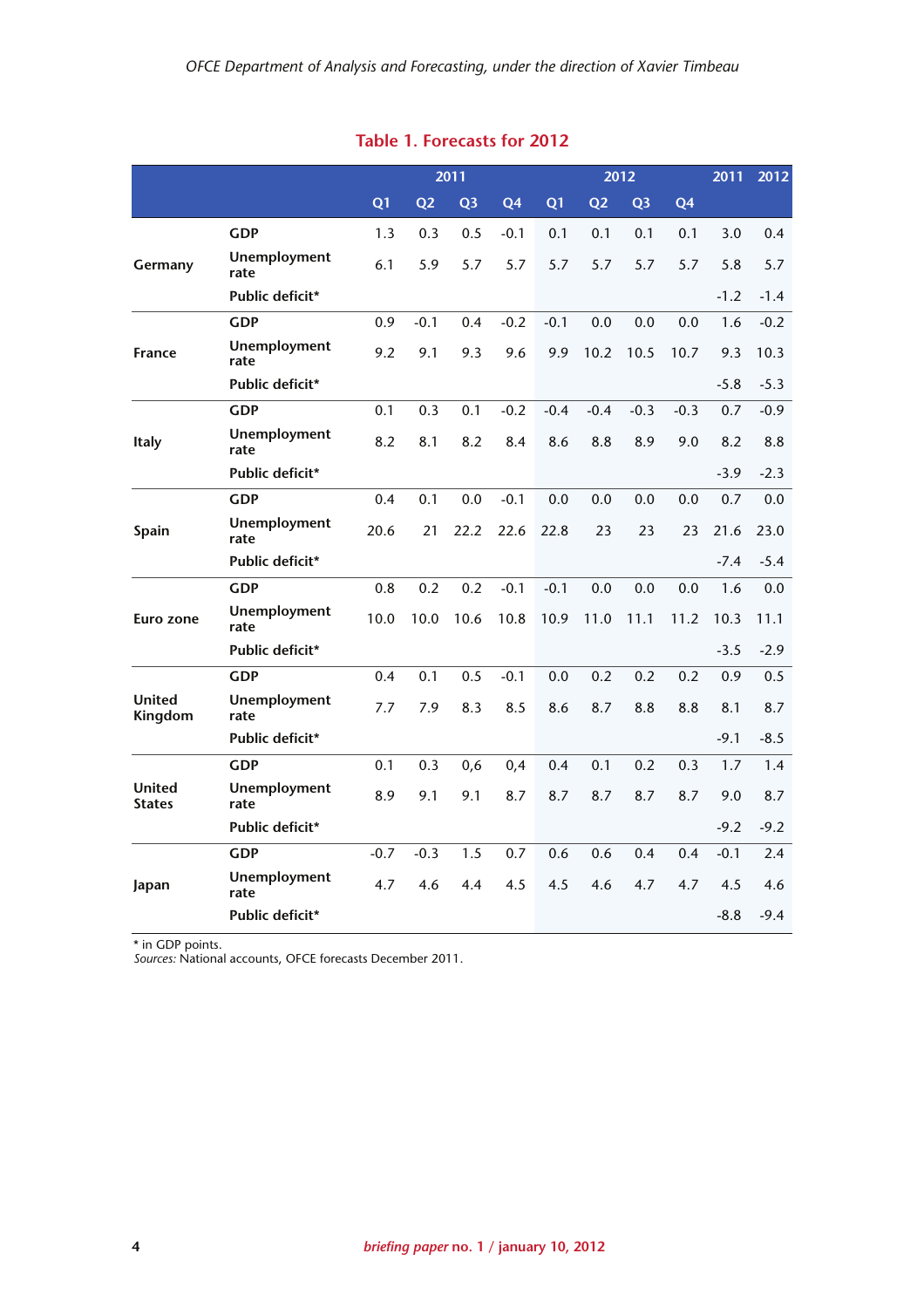|                                                                            | <b>GER</b> | <b>FRA</b> | <b>ITA</b>                                | <b>SPA</b> | <b>UK</b>                                        | <b>USA</b> | <b>IPN</b>       | EZ <sub>4</sub> |
|----------------------------------------------------------------------------|------------|------------|-------------------------------------------|------------|--------------------------------------------------|------------|------------------|-----------------|
|                                                                            |            |            |                                           |            | Financing requirement on the markets in 2012     |            |                  |                 |
| In billions                                                                | 255 M€     | 295 M€     | 391 M€                                    | 175 M€     | 257 M£                                           | 3151 M\$   | 226 tls ¥        | 1116 M€         |
| In percentage pts of GDP                                                   | 9.8        | 14.1       | 24.4                                      | 15.8       | 16.5                                             | 19.8       | 47.4             | 15.1            |
| Of which public deficit financed by recourse to the market in 2012         |            |            |                                           |            |                                                  |            |                  |                 |
| In billions                                                                | 20 M€      | 78 M€      | 31 M€                                     | 57 M€      | 134 M£                                           | 910 M\$    | 32 tls $\angle$  | 186 M€          |
| In percentage pts of GDP                                                   | 0.8        | 3.7        | 1.9                                       | 5.1        | 8.6                                              | 5.7        | 6.7              | 2.5             |
| Of which debt reaching maturity financed by recourse to the market in 2012 |            |            |                                           |            |                                                  |            |                  |                 |
| In billions                                                                | 235 M€     | 217 M €    | 360 M€                                    | 118 M€     | 122 M£                                           | 2241 M\$   | 194 tls $\angle$ | 930 M€          |
| In percentage pts of GDP                                                   | 9.0        | 10.4       | 22.5                                      | 10.6       | 7.8                                              | 14.1       | 40.7             | 12.6            |
|                                                                            |            |            | Total public debt - 2011                  |            |                                                  |            |                  |                 |
| In billions of euros                                                       | 2062       | 1693       | 1884                                      | 568        | 1 3 8 1                                          | 11 064     | 9 5 1 6          | 6 207           |
| In billions of dollars                                                     | 2795       | 2 2 9 4    | 2 5 5 3                                   | 770        | 1871                                             | 14 9 94    | 12896            | 8412            |
| In billions of euros 2010<br><b>PPP</b>                                    | 2051       | 1823       | 1869                                      | 500        | 1 2 8 3                                          | 10 210     | 11 144           | 6 2 1 6         |
| In dollars per capita                                                      | 34 183     | 35 258     | 42 109                                    | 16 693     | 29 972                                           | 46 510     | 101 156          | 33 1 7 1        |
| In percentage pts of GDP                                                   | 80.3       | 83.7       | 118.7                                     | 52.4       | 78.5                                             | 98.3       | 213.4            | 85.5            |
| Change from 2007                                                           | 15.4       | 19.9       | 15.1                                      | 16.3       | 34.0                                             | 33.5       | 46.3             | 16.6            |
|                                                                            |            |            |                                           |            | Market public debt estimated at 31 December 2011 |            |                  |                 |
| In billions of euros                                                       | 1 1 0 8    | 1 3 1 5    | 1 5 7 1                                   | 558        | 1 3 2 6                                          | 7 297      | 6727             | 4 5 5 1         |
| In billions of dollars                                                     | 1 5 0 2    | 1782       | 2 1 2 9                                   | 756        | 1797                                             | 9890       | 9 1 1 6          | 6 1 6 8         |
| In billions of euros 2010<br><b>PPP</b>                                    | 1 1 0 2    | 1416       | 1 5 5 8                                   | 490        | 1809                                             | 9890       | 11 568           | 4 5 5 8         |
| In percentage pts of GDP                                                   | 43.1       | 65.0       | 99.0                                      | 51.4       | 75.4                                             | 64.8       | 150.8            | 62.7            |
| In dollars per capita                                                      | 18 3 68    | 27 385     | 35 116                                    | 16 372     | 28 7 8 6                                         | 30 678     | 71 505           | 24 3 22         |
|                                                                            |            |            | <b>Characteristics of the market debt</b> |            |                                                  |            |                  |                 |
| Average interest rate<br>on the debt in 2011                               | nd         | 3.1        | nd                                        | 4.0        | 2.2                                              | 3.3        | 1.0              | nd              |
| Average interest rate<br>on issues in 2011                                 | nd         | nd         | 3.5                                       | nd         | 2.8                                              | nd         | 0.3              | nd              |
| Average interest rate<br>on issues in 2012                                 | 0.9        | 1.5        | 4.3                                       | 5.0        | 2.0                                              | 1.4        | 0.5              | 2.9             |
| Interest rate on 10-year<br>issues in 2012                                 | 2.0        | 3.2        | 6.3                                       | 5.3        | 2.3                                              | 2.2        | 1.1              | 4.3             |

#### **Table 2. Financing requirements, public debts and debt characteristics**

*Note :* Purchasing power parities (in French: "PPA") are calculated relative to the euro zone and take into account price differences between euro zone countries.

*Sources:* OFCE calculations December 2011, Eurostat, National Treasuries.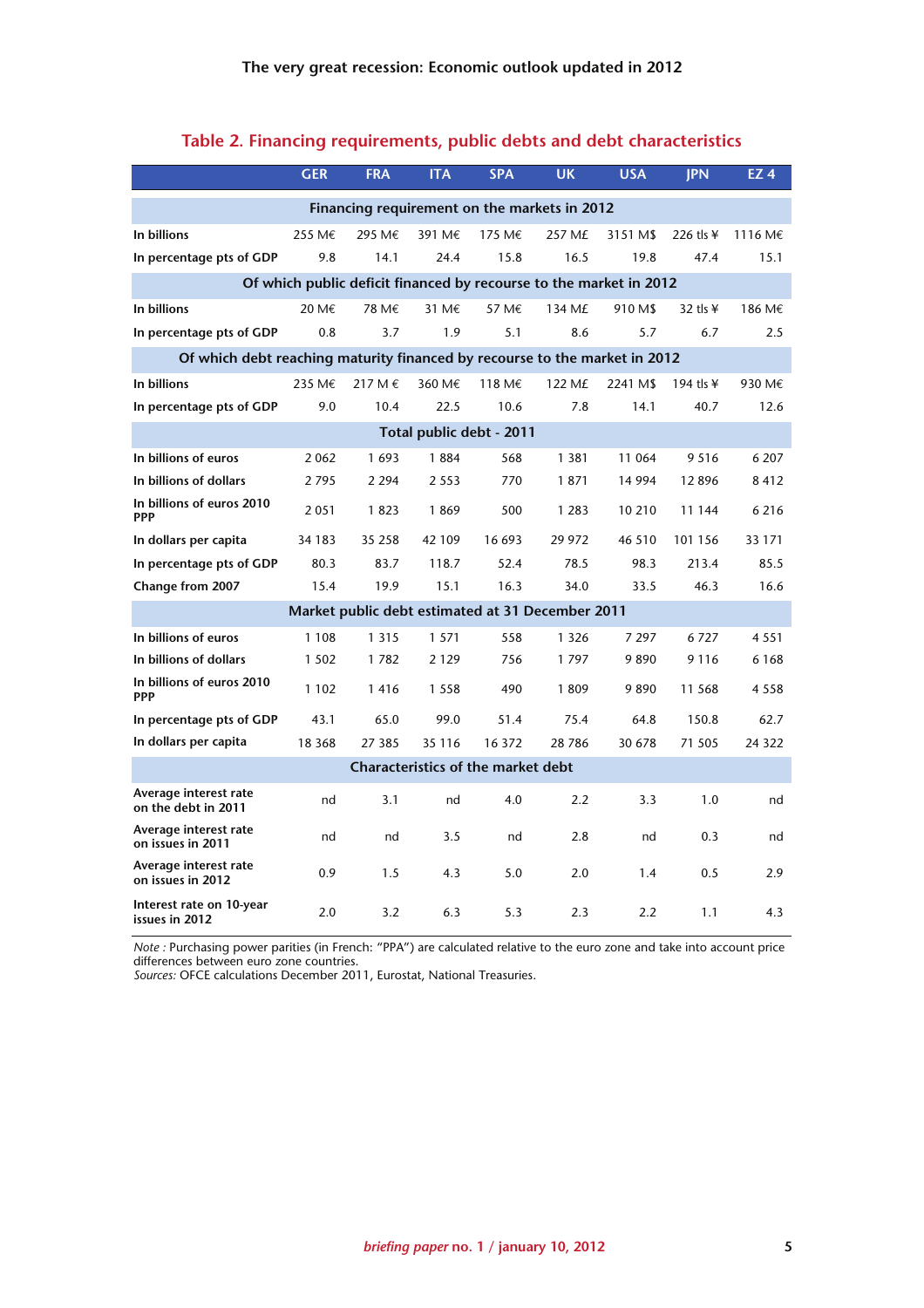| In points of the working population  |                |              |               |              |     |  |  |  |
|--------------------------------------|----------------|--------------|---------------|--------------|-----|--|--|--|
| Change between 2007 and 2010         | <b>Germany</b> | <b>Spain</b> | <b>France</b> | <b>Italy</b> | UK  |  |  |  |
| Unemployment                         | $-1.6$         | 119          |               | 2.4          | 2.6 |  |  |  |
| Long-term unemployment               | $-1.5$         | 5.7          | 0.5           | 1.2          | 1.3 |  |  |  |
| Unemployment not covered by benefits | $-0.3$         | 5.7          | 0.5           | 2.0          | 4.3 |  |  |  |

#### **Table 3. Changes in the state of the unemployed between 2007 and 2010**

*Source:* Eurostat.

## **The economic downturn heralded by the indicators**

The publication in August 2011 of the growth figures for the second quarter dampened the hopes that had been kindled by the brief first-quarter upturn for a painless recovery from the sovereign debt crisis, particularly in Europe. The turnaround in the economic indicators during the summer months has reinforced the view that the economies have reversed course, with mounting concerns that the European economies are once again sinking into recession (see below). The National Accounts for the third quarter, though better than what might have been expected from the business climate, have not alleviated the negative expectations for the end of this year and the start of next year. The hopes for positive growth in the major European countries over 2012 as a whole have thus vanished, and Germany, with virtually stagnant average annual growth in GDP (0.4%), will be the top performer in the euro zone (Table 1).

While economic growth in the third quarter of 2011 was more robust in the United States, the United Kingdom and Japan than was predicted in our October forecast, in the euro zone it was in line with our forecasts (Figure 1). The slowdown in growth, 0.2% for the spring quarter, has continued throughout the zone. This general stagnation nevertheless conceals major differences in national performance, which might be related in part to the adverse effects of the disruptions in Japanese production last spring in the automotive and electronics industries following the Fukushima disaster. In Germany and to a lesser extent in France, growth has definitely been better (0.5% and 0.4%, as against the October forecast of 0.3% and 0.2%), in particular because of a stronger rebound in household consumption (0.8% in Germany and 0.3% in France) from the contraction in spring, along with a pick-up in exports. In contrast, the smaller and more open countries have experienced a more marked slowdown in GDP growth, or even a decline. This was true in particular for Spain (where the revised accounts indicate that domestic demand worsened through the first half of 2011, and was still deteriorating in the third quarter), Belgium and the Netherlands.

In the fourth quarter of 2011, this divergence in growth rates in Europe should fade away as the surveys and cyclical indicators deteriorate in all the countries. The heightening tensions in the euro zone financial markets and the announcement of new fiscal adjustment plans are increasingly stamping their mark on the outlook for production. All the forecasts are being revised downwards in the fourth quarter, and the euro zone will experience a decline in GDP of -0.1%, in contrast to the 0.2% growth originally forecast. In Germany and France, the economy will shrink in the quarter by -0.1% and -0.2%, respectively (versus the initial forecast of growth of 0.3% and 0.2%). In Germany, domestic orders and export orders from industry fell in the third quarter,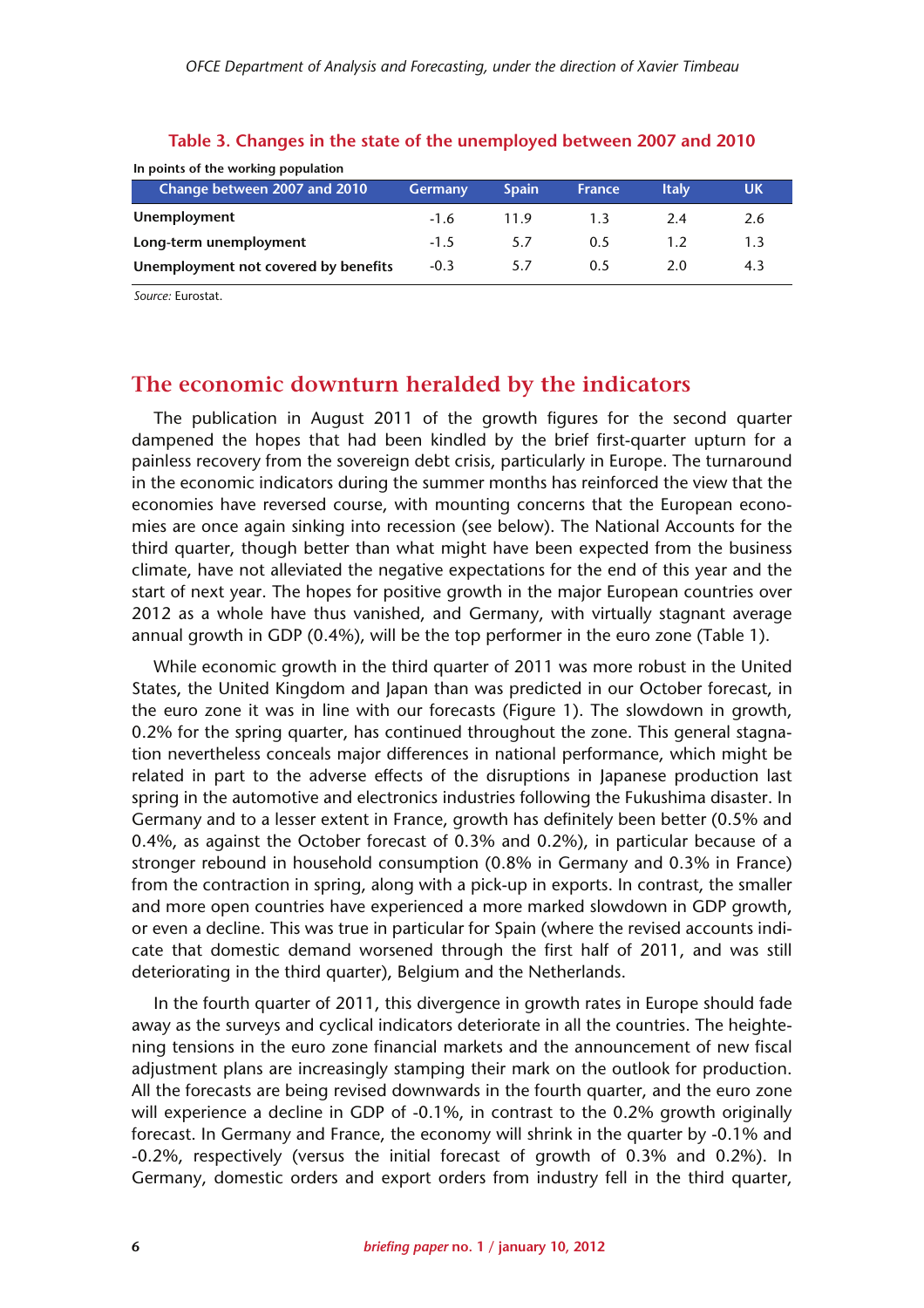suggesting a downward adjustment in investment. Household consumption may slow, but will still remain positive. In France, surveys of industry have become much gloomier during the summer, and the utilization rate of production capacity, which recovered strongly from mid-2009 to mid-2011, plunged once again in the third and fourth quarters of 2011. According to the October 2011 survey, company heads have cut their forecast for investment in industry for 2011 and expect a sharp slowdown in 2012. More importantly, financing conditions are tightening. Since business margins and cash flow levels are at very low levels, in France in particular, financial constraints are weighing heavily on investment decisions, which have already been affected by the lack of visibility and the resurgence of the risk of recession.

In the United Kingdom, third-quarter growth was better than expected (0.5%, up from the 0.2% forecast in October), but the improvement is deceptive. The state of private demand has deteriorated, household consumption has continued to stagnate, the decline in business investment has become more pronounced, and exports have fallen instead of rising. Caught by surprise, companies have massively re-stocked, which generally propped up growth (contributing 0.7 point). But by year end activity will no longer benefit from this phenomenon, and growth will turn negative. This is already being reflected in the net deterioration in surveys of industry (total order books, including for exports; the 6-month production outlook; etc.), and consumer confidence indicators have stabilized at very low levels.

In the United States, growth, which was revised upwards in the first half year, was still accelerating in the third quarter, reflecting a good performance both by household consumption (up 0.6% from the 0.2% forecast) and by business investment (3.5% versus 1% predicted). Surveys of households and firms, which had worsened earlier this year, reflect a rather morose state of affairs, without, however, indicating the start of a recession. Fourth-quarter growth is still expected to be 0.4%, as economic agents continue to enjoy tax breaks until year end.

In Japan, the 2011 recession was slightly less deep than had been indicated in earlier versions of the national accounts, and the recovery that began last autumn has picked up speed faster than expected (1.5% versus 0.9%). Once again it is private domestic demand that is driving growth, with public spending still way down.

This update of the available information thus leads us to begin the year 2012 with a downward revision of between -0.1 and -0.2 point of the expected "carry-over growth rate" [*acquis de croissance*1] for the four major euro zone countries and an upward revision of between 0.1 and 0.3 point for the United States, Japan and the United Kingdom.

<sup>1.</sup> The *acquis de croissance* or "carry-over growth" refers to the growth rate for the year assuming that there is no change in subsequent growth during the year from that in the most recent quarter known.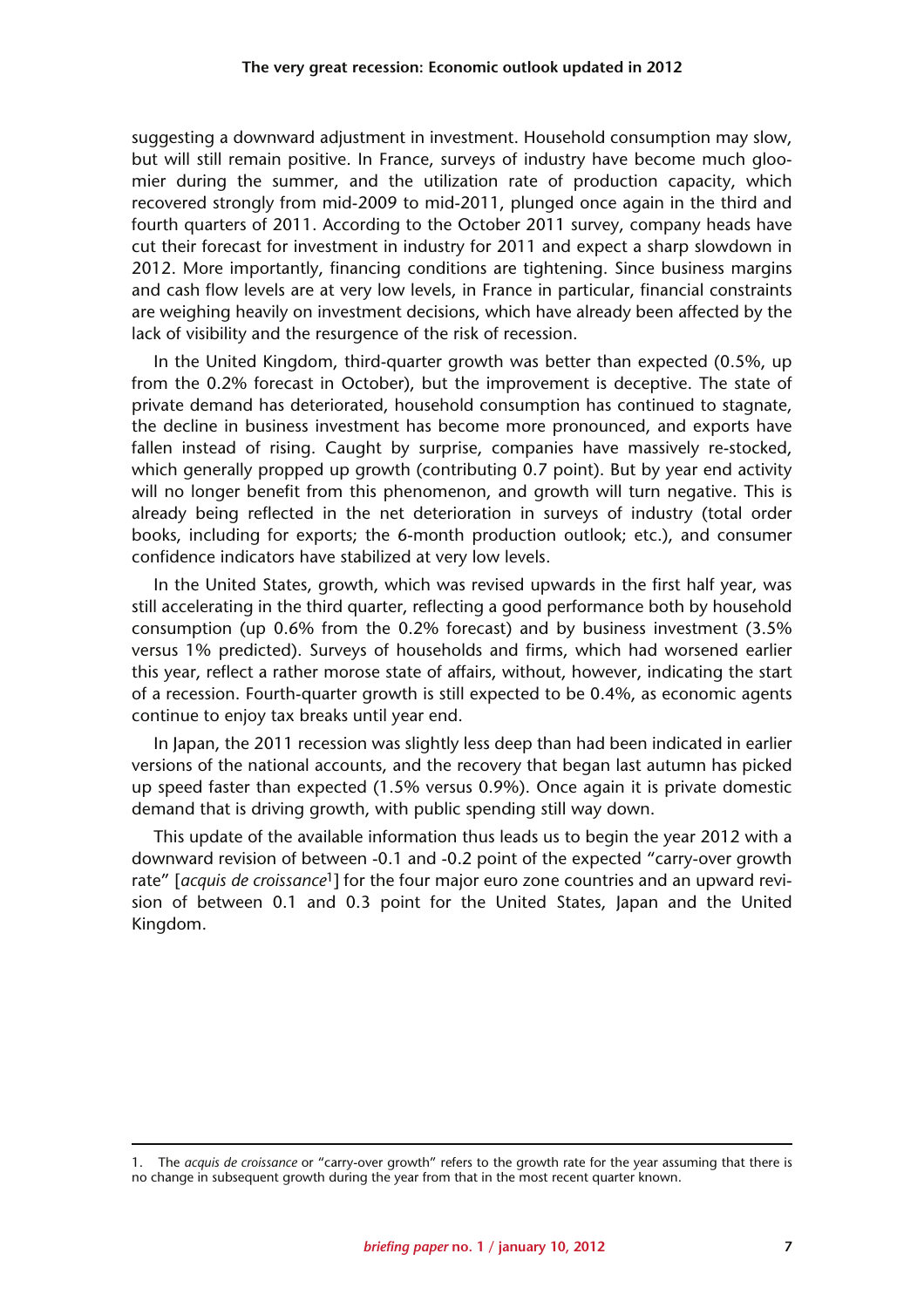

**Graph 1. Comparison of the October and December forecasts for 2011 for the main euro zone countries**

Bold line: actual GDP until Q3 2011 and OFCE forecast since December 2011. Thin line: actual GDP until Q2 2011 and OFCE forecast of October 2011. *Sources:* Eurostat, OFCE forecasts.





Bold line: actual GDP until Q3 2011 and OFCE forecast since December 2011. Thin line: actual GDP until Q2 2011 and OFCE forecast of October 2011. *Sources:* Eurostat, OFCE forecasts.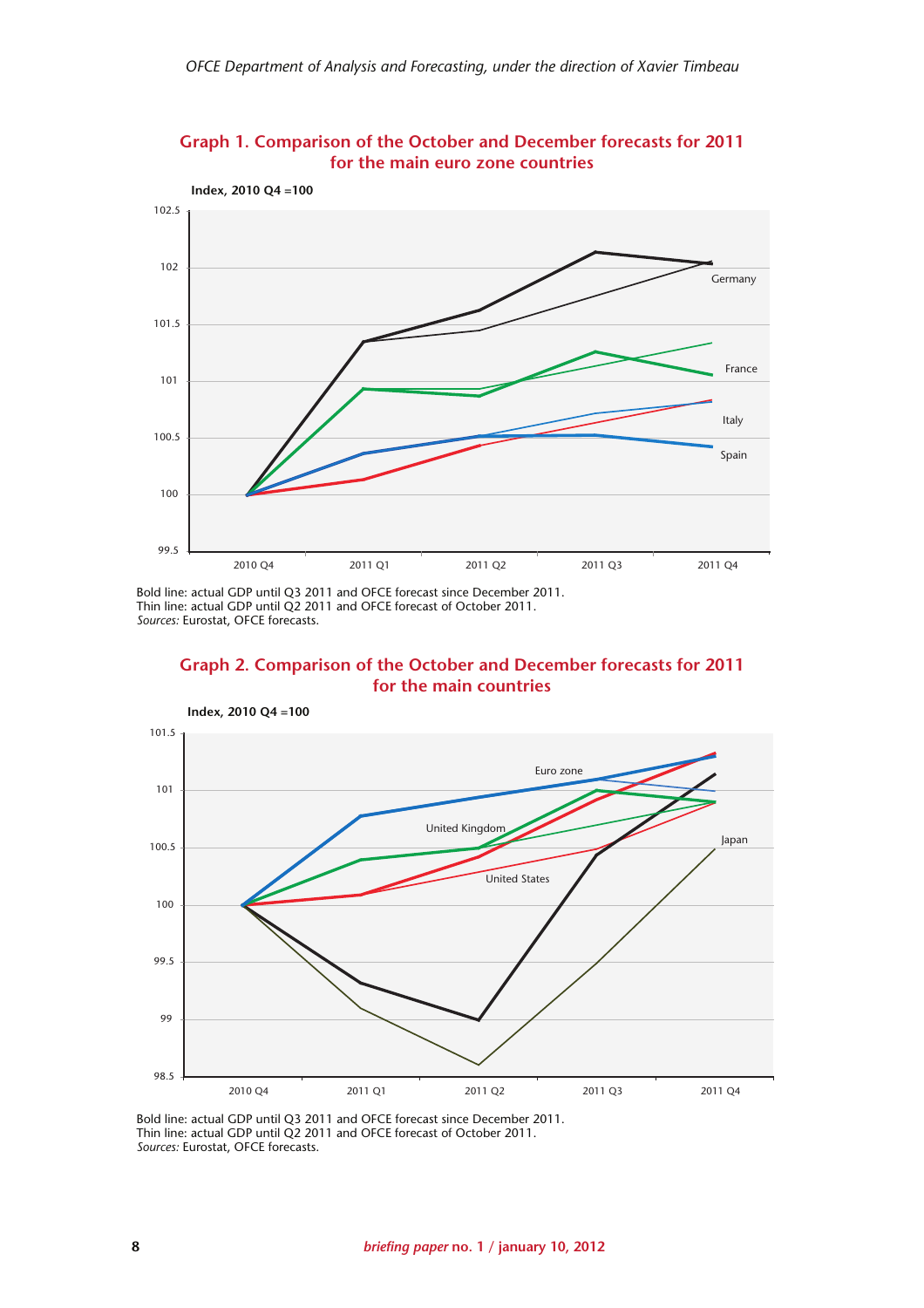#### **New warning on credit**

The debt crisis of the euro zone countries is striking a financial system that still bears the scars of the previous crisis. The rise in government bond yields is leading to losses on the debt securities portfolios of Europe's banks, which is undermining their liquidity and solvency. While the central banks<sup>2</sup> have shown their resolve to act in a coordinated manner to prevent systemic collapse, the increased fragility of the financial system could still hurt lending and reinforce the already highly recessionary impact of the fiscal consolidation programmes.

While tensions on the interbank markets began to resurface everywhere this summer, they are more intense in the euro zone, where in mid-December the gap between rates for secured loans and those for unsecured loans reached 1.75 for interbank loans with a 1-year maturity and 1.2 points for those with a 3-month maturity (Figure 3). This indicator reflects how difficult it is for banks in the euro zone to regain confidence and thus ensure their refinancing. The deposits of the euro zone's financial institutions are contributing less and less to the financing of their liabilities. Despite the interventions of the ECB, the share of these deposits fell from 20.6% in late 2007 to 18.2% in October 2011. In addition, at the conclusion of the October 23rd European summit in Brussels, the 27 member countries of the EU agreed on the principle of an increase in the capital held by the private banks in order to guard against the declining value of certain bonds. According to the European Banking Authority, to achieve a Tier One ratio of 9% by June 2012 Europe's banks need to be recapitalized by 106 billion euros: 8.8 billion in France, 5.2 billion in Germany, 7.8 billion in Portugal, 26 billion in Spain, 14.7 billion in Italy and 30 billion in Greece. However, in a context of financial stagnation, banks will find it difficult to raise new funds and would then have no choice but to sell risky assets and reduce their lending. Indeed, as European banks hold a large amount of euro zone sovereign debt, they are being forced to offload weakened public assets in order to prevent a decline in their prudential ratio. This pro-cyclical mechanism is pushing up rates in countries in trouble, accelerating the loss of investor confidence. Banks that cash in their losses on assets that are declining in value and are then finding it difficult to recapitalize on the markets are driven to reduce the size of their balance sheets by restricting bank lending.3

Aware of this risk of a credit crunch, the ECB decided on a further cut in its key interest rates at its meeting in December 2011, and thus reversed both of the untimely increases of the first half of 2011. It also announced new non-standard measures aimed at improving liquidity and securing bank refinancing over the long term. Indeed, anticipating major funding requirements, the ECB will carry out two refinancing operations with a maturity of three years. In addition, the criteria for collateral eligibility were expanded and the reserve ratio requirement lowered. While these measures are essential to avoid intensifying the crisis, it is not certain that they will be sufficient to reverse the tightening of credit. In the fourth quarter survey, the banks declare that they are

<sup>2.</sup> On 30 November 2011, six central banks (Bank of England, Bank of Japan, European Central Bank, US Federal Reserve Bank, National Bank of Switzerland and Bank of Canada) announced a concerted effort to provide liquidity to the banks. The agreement provides in particular for the reactivation of dollar swaps to meet the dollar liquidity needs of the banks.

<sup>3.</sup> This notion, characterized as a bank capital channel, was developed initially by Peek & E. Rosengren (1995): "The capital crunch: Neither a borrower nor a lender be", *Journal of Money, Credit and Banking,* vol.27, no. 3, pp. 625-638.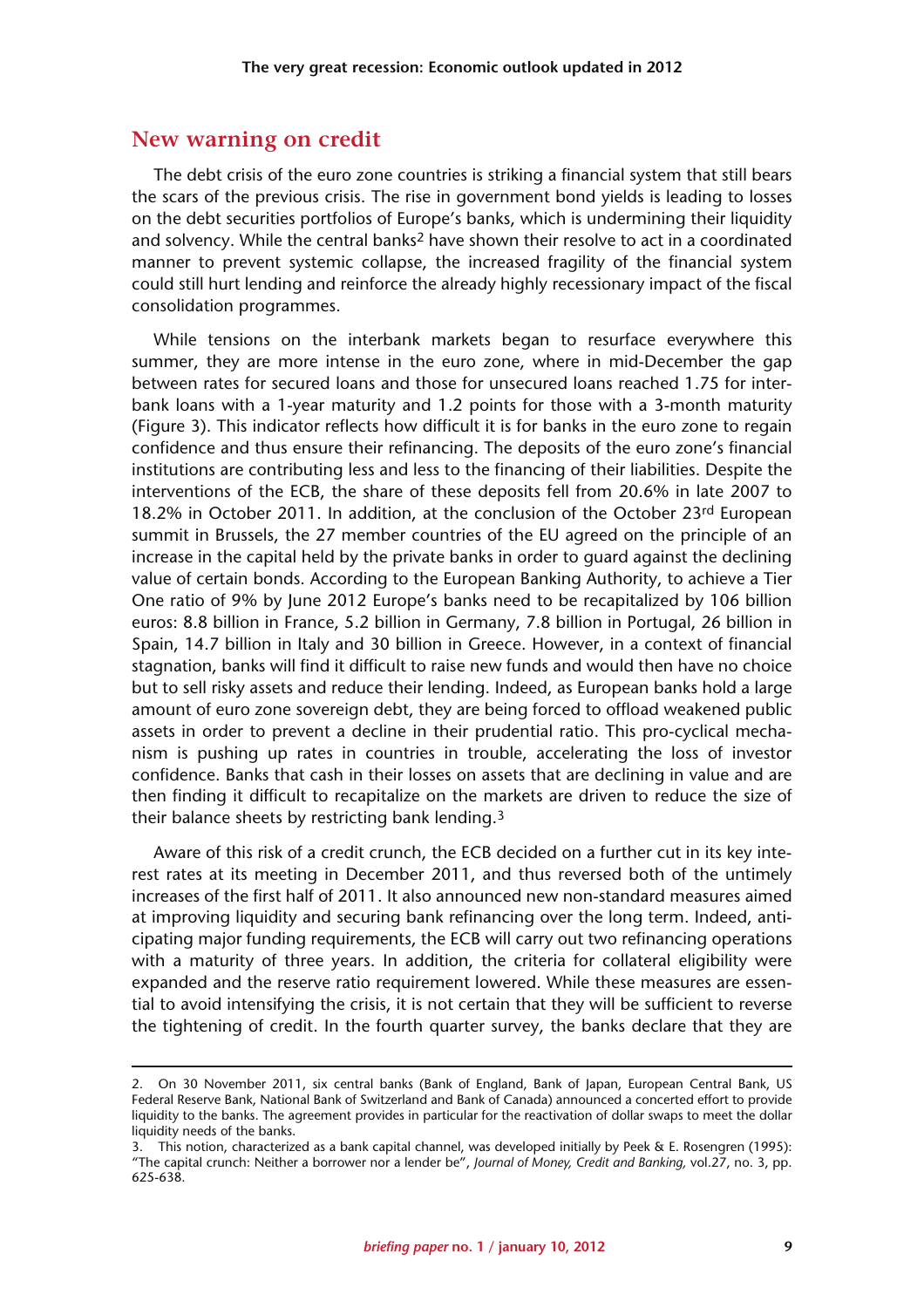actually putting tougher conditions on lending to households – especially for mortgages – and businesses (Figure 4) because of the outlook for the sector but also due to the cost and difficulty of access to refinancing. Although this is on a smaller scale than what was seen in late 2008, the tightening of loan terms will block credit and ultimately growth.4 Thus, the euro zone will see the continuation of a lower level of grants of new loans to households, a factor since mid-2007, and to businesses, a factor since mid-2008. The impact of this crisis on fourth-quarter macroeconomic performance is probably already being felt in the periodic surveys and leading indicators. For 2012, the decrease in activity associated with this second phase of the credit crunch should be about 0.1 to 0.2 percentage point of growth in the euro zone.



*Note :* The Euribor rate corresponds to unsecured interbank loans whereas the Eurepo is the rate for interbank loans that are secured by collateral. *Source:* Datastream.

<sup>4.</sup> G. de Bondt, A. Maddaloni, J-L. Peydro & S. Scopel (2010) showed that surveys of the distribution of credit in the euro zone have a predictive power on the evolution of credit and growth, with tighter credit conditions causing a decline in credit and activity. See "The euro area bank lending survey matters: Empirical evidence for credit and growth", ECB Working Paper No. 1160. These findings confirm in particular the similar results found for the United States.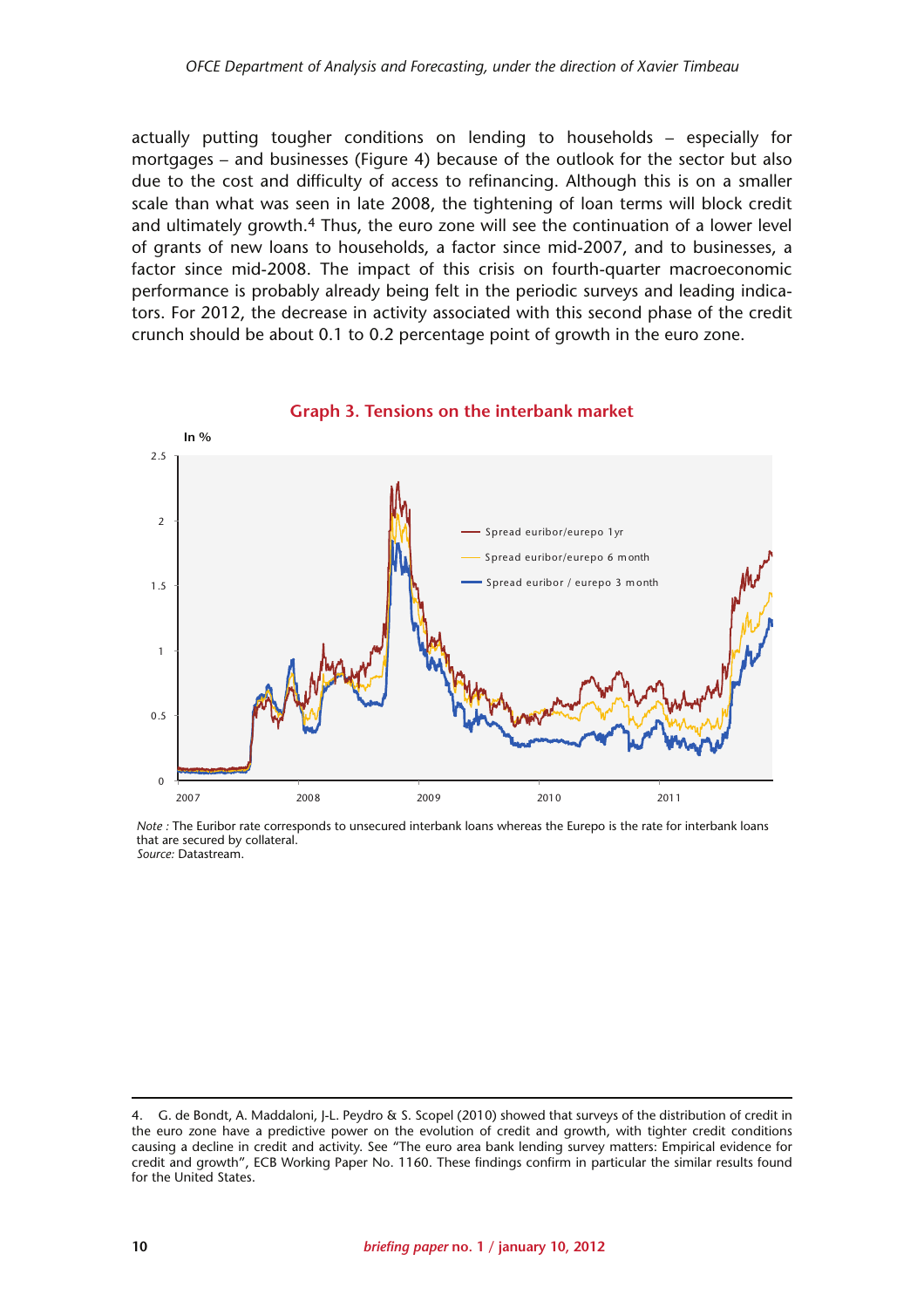

**Graph 4. Credit conditions in the euro zone**

*Source:* ECB (Bank lending survey).

## **The** *machine infernale* **of public deficit reduction: Europe on trial**

All the European governments, which are committed under the Stability programme to an ambitious programme of public deficit reduction, are facing a deteriorating cyclical component in their public balances. The growth forecasts for 2012 used by governments as the framework for their budget bills have quickly become outdated, exposing fiscal austerity plans that are under-calibrated to achieve their public deficit targets. Most governments have chosen to revise their growth forecasts downward and announce a new round of fiscal tightening to meet their commitments. The French case is a good example of this strategy. By revising its growth forecast for 2012 from 1.75% to 1%, the government has anticipated a shortfall of 7 billion euros in tax revenue and social contributions.<sup>5</sup> To compensate for this cyclical loss, the government has also announced a new plan for fiscal savings of 7 billion euros in 2012. This approach thus assumes that the new plan will not affect growth, and so the forecast of 1% growth in GDP has not been further revised downward to reflect the tightening austerity. This hypothesis of a fiscal multiplier equal to 0 is far from the current empirical evaluations.6 With a fiscal multiplier of 1 in the short term, the austerity measures announced should actually result in a fall in GDP of 0.35 point, cutting growth to under

*Note:* Balance between banks that declare that their conditions are tighter and those that declare their conditions are looser.

<sup>5.</sup> As 1 percentage point of GDP represents 20 billion euros, a revision of 0.75 point of GDP corresponds to a loss of 15 billion euros in activity in 2012. As compulsory levies represent 43.7% of GDP, this revision reduces tax revenue by almost 7 billion euros.

<sup>6.</sup> For more information, see "La multiplication de la rigueur", *Revue de l'OFCE*, no. 119, October 2011.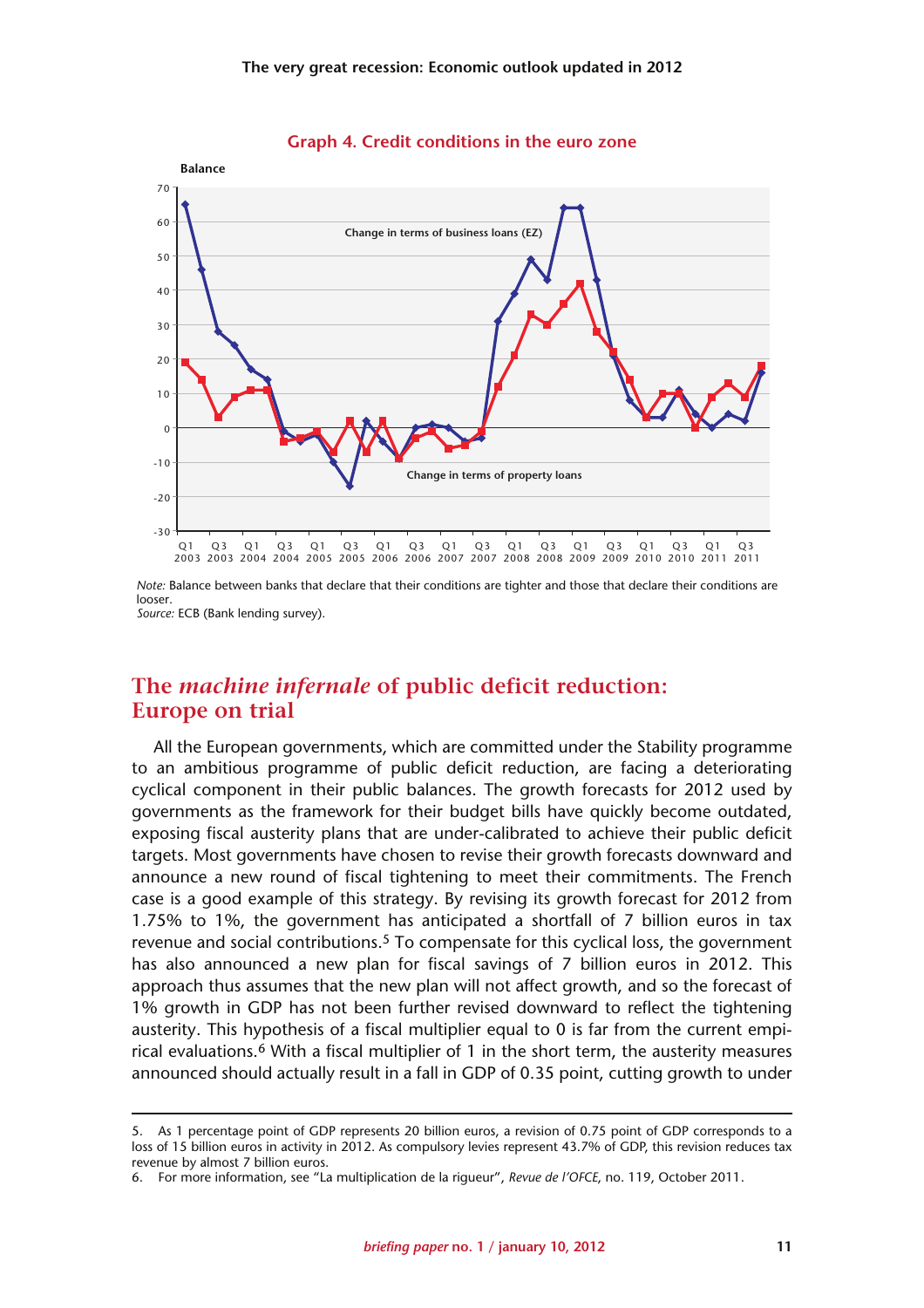0.7%. Due to the lower economic growth, the public deficit will fall by only 0.17 GDP point. To reduce the *ex post* deficit by 0.35 point, as envisaged by the government, the fiscal savings would need to amount to 14 billion euros, which, through the action of the fiscal multiplier, would reduce the growth forecast for 2012 to 0.3%.

With the exception of Germany and the United Kingdom, between October and December 2011all the major industrialized countries intensified the structural fiscal efforts they had planned for 2012. This was particularly true of the United States, where the fiscal stimulus programmed for October of 0.9 GDP point is now estimated at -1.1 GDP points, due to the failure to approve the 447 billion dollar American Jobs Act announced by Obama in September. US fiscal policy is, however, still less restrictive than that of the euro zone (Figure 5). In Italy, the appointment of the Monti government was accompanied by the enactment of a new austerity programme that increased the country's fiscal effort by one GDP point (the fiscal stimulus for 2012 is now estimated at -2.6 GDP points). In Spain and France, an additional 0.35 GDP point was added to the fiscal consolidation programme, resulting in a fiscal stimulus in 2012 of -2.9 GDP points in Spain and -1.4 GDP points in France. For the United Kingdom, the fiscal stimulus remains unchanged at -1.9 GDP points, while Germany has slightly relaxed its fiscal policy, with the stimulus now at -0.2 GDP point. Although Japan has reduced its fiscal stimulus package by 0.1 GDP point, it is still quite positive for 2012 (at 1.3 GDP points).

This underestimation of the impact of fiscal policy on official growth will lead either to new rounds of fiscal tightening, accelerating the current recessionary dynamics, or to higher than expected public deficits. The race to cut public deficits, regardless of the cyclical impact, is hindering growth and undercutting the sustainability of the public finances. Underestimating the value of the fiscal multiplier has two consequences: first, the various countries, by minimizing the impact of fiscal policy on the cyclical component of their public accounts, will not achieve their public deficit reduction targets enshrined in the stability programmes, which will further fuel the markets' distrust of the States' ability to repay their debts. Second, by affecting growth more severely than the governments expect, these policies could lead many euro zone countries into recession, which would also further heighten market fears about the sustainability of the public finances.

In the face of this *machine infernale*, only countries that are clearly protected from the risk of default by a credible lender of last resort (the role assigned to the central banks of the United States, United Kingdom and Japan) can afford to refrain from this escalating series of austerity measures without fear of the impact of a downgrade in their sovereign debt rating. The euro zone countries, on the other hand, would be hit immediately by higher refinancing costs if their debt rating were downgraded, and thus have no choice but to respond to the market by more austerity to achieve their public deficit targets. The least indebted countries that have less restrictive fiscal policies, like Germany in particular, would not be spared by the general slowdown in activity that would result from the austerity programmes of their major trading partners. Given the high level of commercial integration in the euro zone, the countries that depend most heavily on intra-European trade will suffer the full force of the sudden downturn in demand for exports due to the compression of demand within each country. Faced with this dynamic, the rating agencies have become concerned about the risk of recession and its potential impact on the financial system. The conta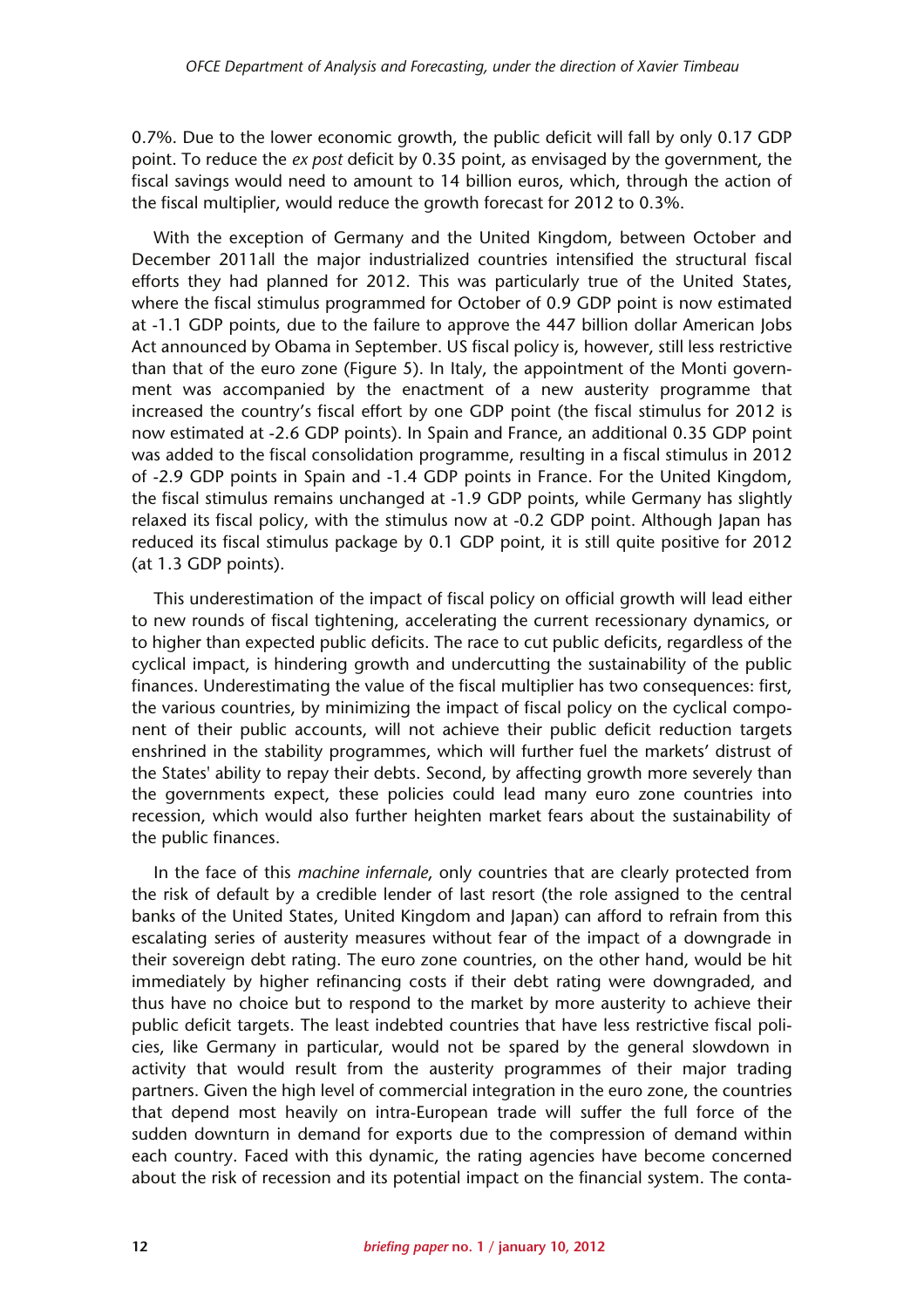gion is spreading, and the major euro zone countries are now in the sights of the financial markets and speculators. The decisions taken by the European Summit of 9 December 2011 to strengthen fiscal discipline including through the adoption of fiscal rules that are binding on the euro zone States, will not calm the financial markets. Without as a counterpart an absolute guarantee on public debts from the European Central Bank, this fiscal constraint cannot ensure the survival of the euro. Indeed, simply strengthening fiscal austerity will only accelerate the crisis and ultimately increase the risk that the single currency becomes extinct.



#### **Graph 5. Revisions (between October and December 2011) of fiscal stimulus packages for 2012**

Without this assurance of a lender of last resort, the euro zone governments face nowin budget choices: either they decide to impose much greater discipline to meet their budgetary commitments (see section below), which would lead automatically to plunging the euro zone into a deep recession that could lead to a system-wide crisis. Or they renounce new austerity plans in order to prevent the zone from sinking into recession, in which case they would be exposed to the thunder of the financial markets. Only a re-consideration at the European level of current budgetary strategy, in order to ensure that the medium-term adjustment of public finances is economically and socially sustainable, would make it possible to begin emerging from the crisis. A strategy of restoring growth becomes possible only if the ECB announces clearly that it will act as a lender of last resort in the euro zone so as to avoid speculation on sovereign debt and stop the contagion.

This overall picture leads us to significantly revise the forecasts we made two months ago for the outlook for growth in 2012. This revision can be broken down into four main factors (Table 4):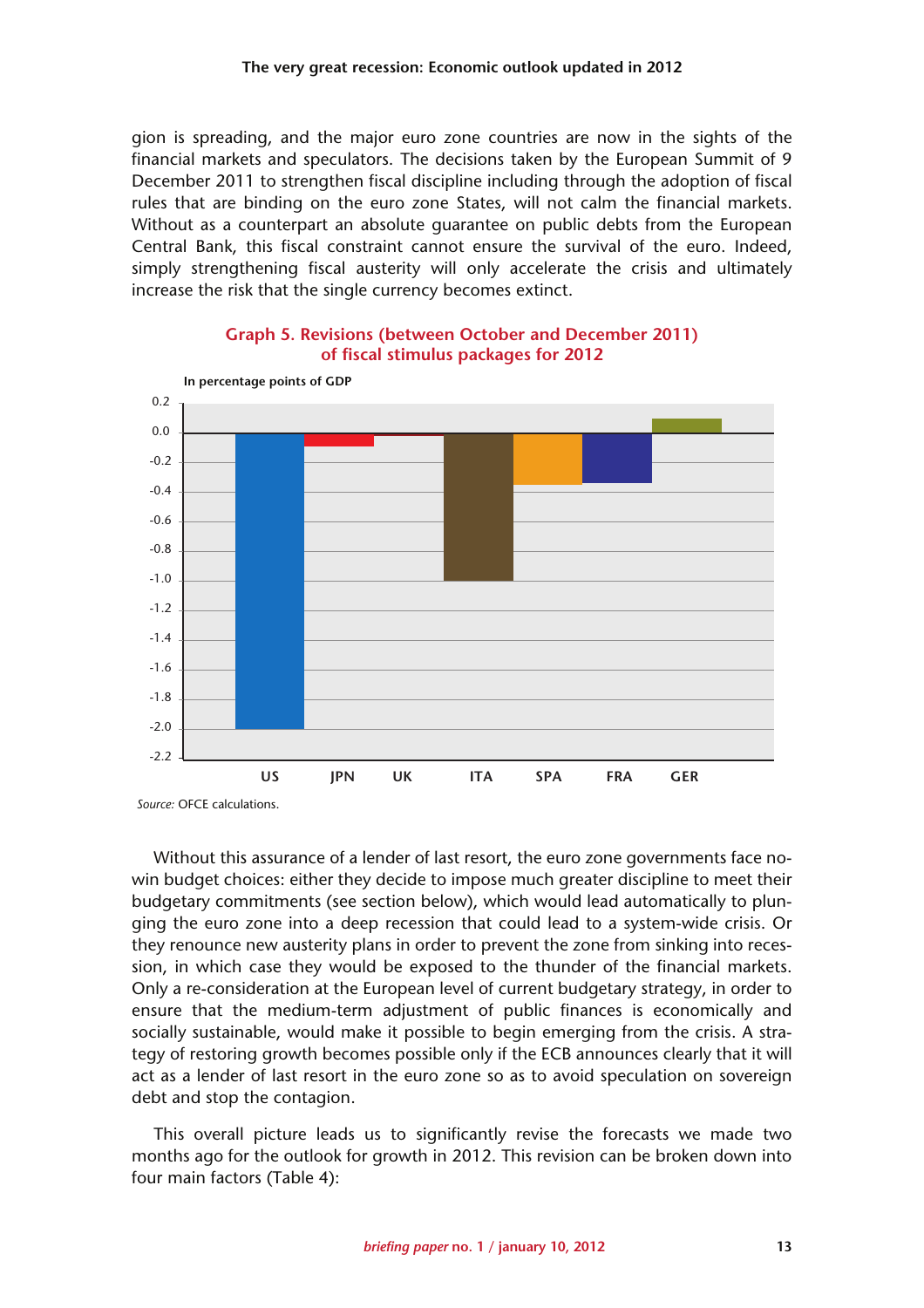1. Lower "carry-over growth" [*acquis de croissance*] in the euro zone: as mentioned in the previous section, the end of 2011 will be different than what was anticipated last October. While this difference does not change the average annual growth rate of GDP for 2011, it does however have an impact on the carry-over growth expected for 2012. Growth will be lower for the euro zone countries than was envisaged in October (-0.2 point on average for the zone), while it will be about 0.2 percentage point higher for the other major countries outside the euro zone.

2. The implementation of new austerity plans: the new measures will directly cut Italian growth by 0.8 percentage point of GDP in 2012. In Spain and France, the measures are smaller in scale but will still cut growth by 0.3 GDP point. Finally, the United States will undergo a radical change of course in fiscal policy, with an impact on its growth of more than 1 point.

3. The emergence of tighter credit conditions for households and business: this will constrain internal growth.

4. A less dynamic external environment: these revisions of the forcasted growth in each country naturally reverberate on the external environment, which will in turn undercut business by lowering the growth of exports. For the big European countries, the decline in the activity of their trading partners will cut their own growth by 0.3 to 0.4 GDP point. The United States and Japan, which are less exposed to the slowdown of the countries studied, will see their growth cut by respectively 0.1 and 0.2 GDP point.

| <b>III PUILLS UL ULL</b>   |            |            |            |            |           |            |            |
|----------------------------|------------|------------|------------|------------|-----------|------------|------------|
|                            | <b>GER</b> | <b>FRA</b> | <b>ITA</b> | <b>SPA</b> | <b>UK</b> | <b>USA</b> | <b>IPN</b> |
| In October 2011            | 1.2        | 0.8        | 0.4        | 0.9        | 0.8       | 2.0        | 2.9        |
| In December 2011           | 0.4        | $-0.2$     | $-0.9$     | 0.0        | 0.5       | 1.4        | 2.4        |
| Revision of GDP for 2012   | $-0.8$     | $-1.0$     | $-1.3$     | $-0.9$     | $-0.3$    | $-0.6$     | $-0.5$     |
| due to $\dots$             |            |            |            |            |           |            |            |
| "carry-over growth"        | $-0.2$     | $-0.2$     | $-0.1$     | $-0.1$     | 0.1       | 0.3        | 0.1        |
| effective fiscal stimulus* | 0.1        | $-0.3$     | $-0.8$     | $-0.3$     | 0.0       | $-1.3$     | $-0.1$     |
| internal factors           | $-0.3$     | $-0.2$     | $-0.1$     | $-0.1$     | $-0.1$    | 0.5        | $-0.3$     |
| the external environment   | $-0.4$     | $-0.3$     | $-0.3$     | $-0.4$     | $-0.3$    | $-0.1$     | $-0.2$     |
|                            |            |            |            |            |           |            |            |

#### **Table 4. Annual growth rate of GDP in 2012 as forecast in…**

\* Impact of budget and fiscal policy on growth (Fiscal stimulus x Multiplier).

*Sources:* National sources, OFCE forecasts.

**In points of GDP**

Finally, growth in the euro zone countries was revised significantly (Table 4): the growth rate was lowered by 0.9 percentage point for the zone as a whole. At the national level, the revision ranges from -0.8 point for Germany to -1.3 points for Italy. For the other major countries outside the euro zone, the revision is smaller, at -0.3 point for the United Kingdom and -0.6 point for the United States.

The slowdown in activity, which will be stronger than anticipated by the various governments, will widen the cyclical component of the public balance and prevent the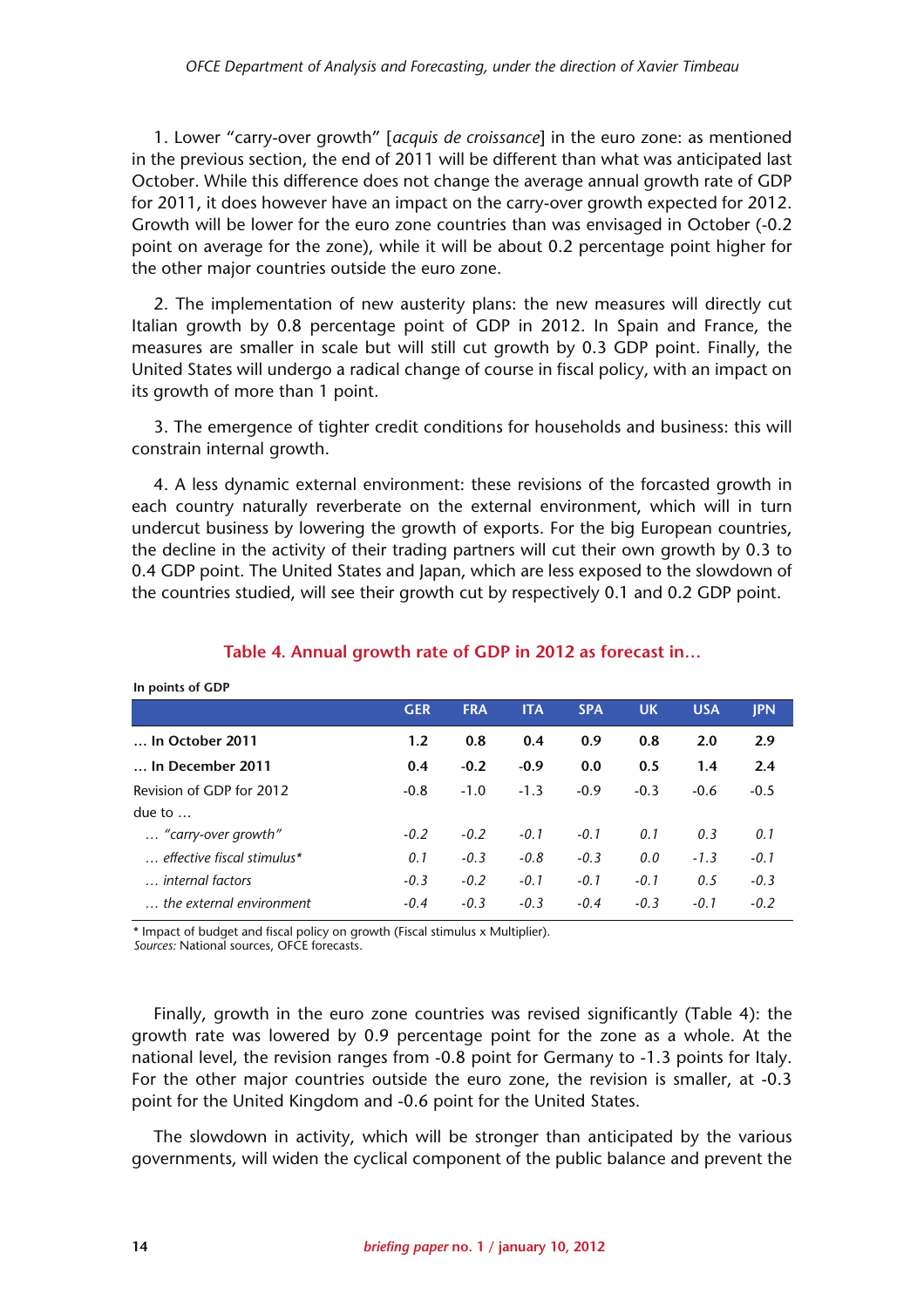developed countries from honouring their respective commitments to deficit reduction.

This will be the case, according to our forecasts, in particular for the Spanish and especially the British, who could face a gap between their actual public deficit and their commitment of between 1 and 2 points of GDP. In the case of France and Italy, the gap will be 0.8 point. Only Germany will come very close to its commitment (Table 5).

| <b>III percentage points of ODT</b> |            |            |                             |            |            |            |            |
|-------------------------------------|------------|------------|-----------------------------|------------|------------|------------|------------|
|                                     | <b>GER</b> | <b>FRA</b> | <b>ITA</b>                  | <b>SPA</b> | <b>UK</b>  | <b>USA</b> | <b>IPN</b> |
| $\ldots$ OFCE                       |            |            | $-1.4$ $-5.3$ $-2.3$ $-5.4$ |            | -8.5       | $-9.2$     | $-9.4$     |
| Governments                         | $-1.3$     |            | $-4.5$ $-1.5$ $-4.4$        |            | $-6.5$     |            |            |
| Gap                                 | 0.1        | 0.8        | 0.8                         | 1.0        | <b>2.0</b> |            |            |

#### **Table 5. Public deficit in 2012 as forecast in…**

*Sources:* national sources, OFCE forecasts.

**In percentage points of GDP**

We simulated a scenario in which the governments would, whatever the cost, and whatever the circumstances, plough ahead and meet their budgetary commitments. If this were to happen, it would require the adoption of new budget cut plans in the months to come.

Several possible scenarios were studied. Before going into them in detail, we should note that we have used the assumption of an internal fiscal multiplier of 0.9, corresponding to a total multiplier of 1.3 by incorporating the feedback effects on foreign trade. Indeed, as we have detailed in a recent work (OFCE, 20117), in a context marked by a cyclical downturn and little manoeuvring room for monetary policy, the simultaneous implementation of austerity programmes in all the European countries contributes to the formation of a multiplier that is greater than one.

In order to isolate the impact on growth of the national savings plan and those of the partners, we assumed that each country alone would respect its commitment (Table 6). Under this assumption, the effort would be considerable in the United Kingdom, which would present a new fiscal austerity plan of 3.7 GDP points (65.2 billion euros). France, Italy and Spain would implement a plan that was two times smaller, between 1.5 GDP points (31 billion for France) and 1.9 points. Finally, the German savings plan would be the smallest, at 0.3 GDP point (7 billion euros).

These different national austerity plans, each taken alone, would have a non-negligible impact on the growth of the countries studied. With the exception of Germany, which would still avoid recession, such a strategy would again see the economies plunge in 2012, with a decline in GDP ranging from -1.6% in France to -2.9% for Britain. Spain's economy would shrink by -1.7% and Italy's by -2.3% (Table 6).

<sup>7. &</sup>quot;La multiplication de la rigueur", *Revue de l'OFCE*, no. 119, October 2011.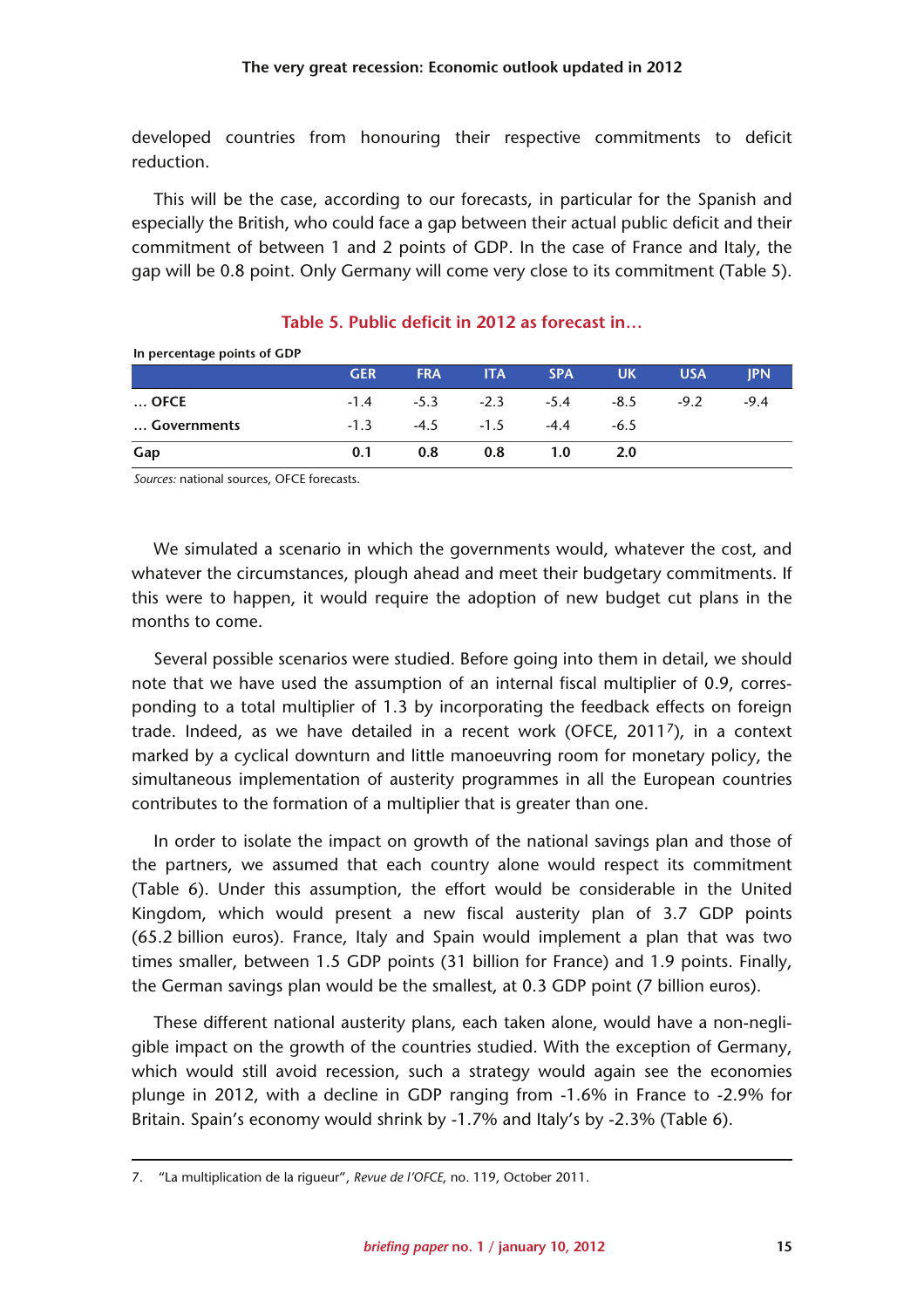| In $\%$                                                    |                       |            |            |            |           |            |            |  |  |  |  |
|------------------------------------------------------------|-----------------------|------------|------------|------------|-----------|------------|------------|--|--|--|--|
|                                                            | <b>GER</b>            | <b>FRA</b> | <b>ITA</b> | <b>SPA</b> | <b>UK</b> | <b>USA</b> | <b>IPN</b> |  |  |  |  |
|                                                            | <b>OFCE</b> forecasts |            |            |            |           |            |            |  |  |  |  |
| <b>GDP</b>                                                 | 0.4                   | $-0.2$     | $-0.9$     | 0.0        | 0.5       | 1.4        | 2.4        |  |  |  |  |
| Public deficit (in pt of GDP)                              | $-1.4$                | $-5.3$     | $-2.3$     | $-5.4$     | $-8.5$    | $-9.2$     | $-9.4$     |  |  |  |  |
| If each country alone meets its commitment                 |                       |            |            |            |           |            |            |  |  |  |  |
| Amount needed                                              |                       |            |            |            |           |            |            |  |  |  |  |
| In billions of dollars                                     | 7.0                   | 30.8       | 23.8       | 20.3       | 65.2      |            |            |  |  |  |  |
| In points of GDP                                           | 0.3                   | 1.5        | 1.5        | 1.9        | 3.7       |            |            |  |  |  |  |
| Impact on                                                  |                       |            |            |            |           |            |            |  |  |  |  |
| $\ldots$ GDP                                               | 0.0                   | $-1.6$     | $-2.3$     | $-1.7$     | $-2.9$    |            |            |  |  |  |  |
| the public deficit (in GDP points)                         | $-1.3$                | $-4.5$     | $-1.5$     | $-4.4$     | $-6.5$    |            |            |  |  |  |  |
| If all the European Union countries meet their commitments |                       |            |            |            |           |            |            |  |  |  |  |
| <b>Amount needed</b>                                       |                       |            |            |            |           |            |            |  |  |  |  |
| In billions of dollars                                     | 26.0                  | 44.6       | 34.9       | 28.2       | 71.8      |            |            |  |  |  |  |
| In points of GDP                                           | 1.0                   | 2.2        | 2.2        | 2.6        | 4.1       |            |            |  |  |  |  |
| Impact on                                                  |                       |            |            |            |           |            |            |  |  |  |  |
| $\ldots$ GDP                                               | $-1.4$                | $-3.0$     | $-3.7$     | $-3.2$     | $-3.7$    | 1.1        | 2.1        |  |  |  |  |
| the public deficit (in GDP points)                         | $-1.3$                | $-4.5$     | $-1.5$     | $-4.4$     | $-6.5$    | $-9.3$     | $-9.5$     |  |  |  |  |
| If all the euro zone countries meet their commitments      |                       |            |            |            |           |            |            |  |  |  |  |
| <b>Amount needed</b>                                       |                       |            |            |            |           |            |            |  |  |  |  |
| In billions of dollars                                     | 17.1                  | 38.5       | 30.1       | 24.9       |           |            |            |  |  |  |  |
| In points of GDP                                           | 0.7                   | 1.9        | 1.9        | 2.3        |           |            |            |  |  |  |  |
| Impact on                                                  |                       |            |            |            |           |            |            |  |  |  |  |
| $\ldots$ GDP                                               | $-0.7$                | $-2.4$     | $-3.1$     | $-2.6$     | 0.1       | 1.3        | 2.2        |  |  |  |  |
| the public deficit (in GDP points)                         | $-1.3$                | $-4.5$     | $-1.5$     | $-4.4$     | $-8.7$    | $-9.3$     | $-9.5$     |  |  |  |  |

#### **Table 6. Impact on GDP of meeting the deficit reduction commitments in 2012**

*Source:* OFCE forecasts and calculations.

**In %**

Of course, if all the major European countries were to adopt the same strategy at the same time, the savings effort would be greater. It would amount to nearly 72 billion euros in the United Kingdom and 44.6 billion euros in France, representing respectively 4.1 and 2.2 percentage points of GDP. This additional effort would come to 2.2 GDP points for Italy (34.9 billion euros), 2.6 GDP points for Spain (28.2 billion) and 1 GDP point for Germany (26 billion euros). In all, for the five countries studied, the cumulative savings effort would total more than 200 billion euros in 2012.

This would deliver a powerful shock to activity in these countries: it would cause a severe recession in some countries in 2012, with a fall in GDP of 3.7% in Italy and the United Kingdom (as against -5.1% and -4.9% respectively in 2009). The decline in GDP would be similar in France (-3.0%) and Spain (-3.2%). Under this assumption, Germany would also tip over into recession (-1.4%).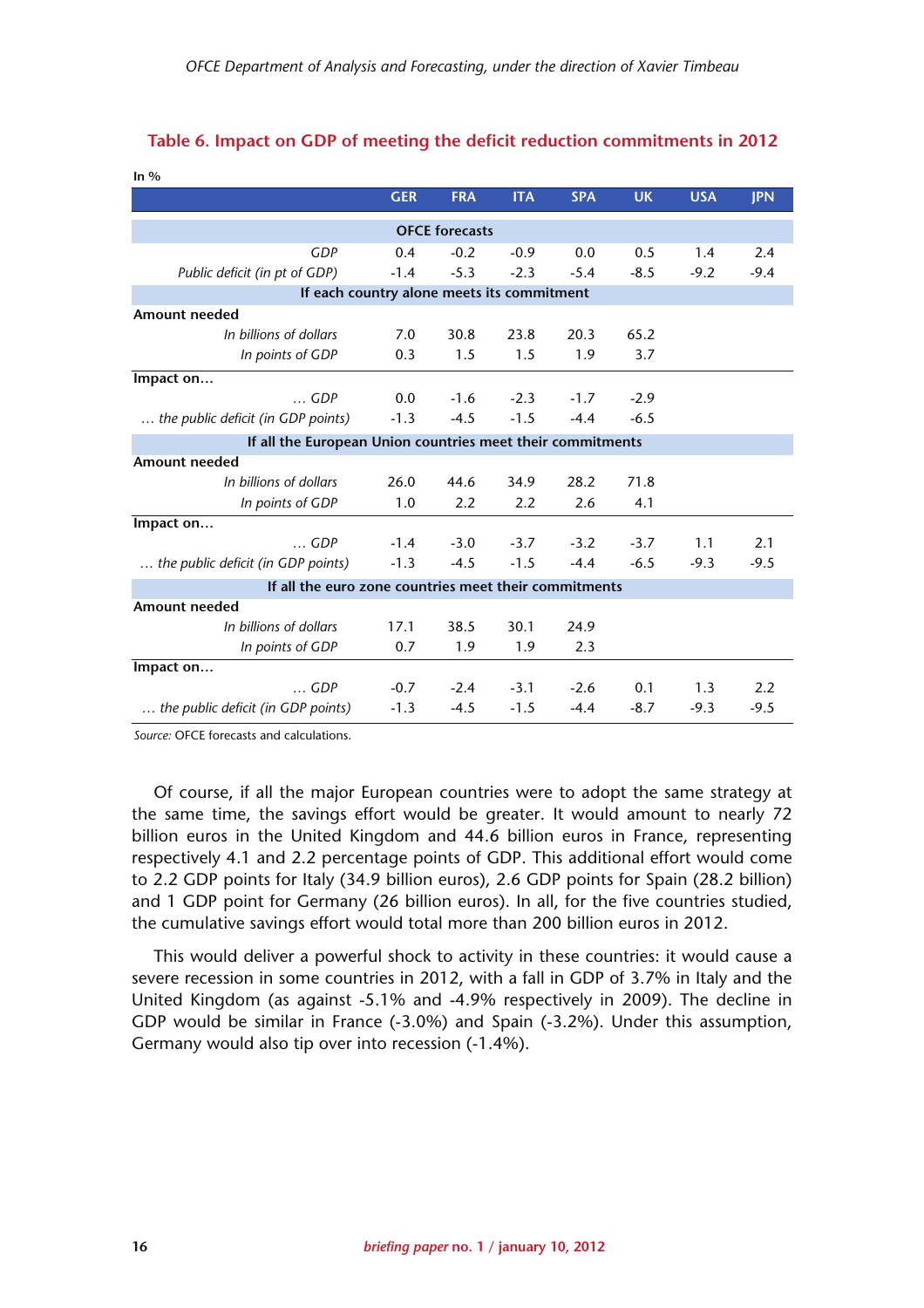#### **ANNEX SCHEDULE FOR PUBLIC DEBT IN 2012**

The total financing requirement of the various States in 2012 is composed of 1) past debt that is reaching maturity in 2012, which must be refinanced, 2) new funding requirements generated by public deficits. We sought to estimate the requirements for the four major countries in the euro zone (Germany, France, Italy, Spain), as well as for the United States, Japan and the United Kingdom, for comparison (Figure A1).



#### **Graphe A1. Composition of total financing requirements in 2012**



*Notes :* all the amounts were converted into euros. The euro 4 group consists of Germany, France, Italy and Spain. *Source:* OFCE forecasts and calculations.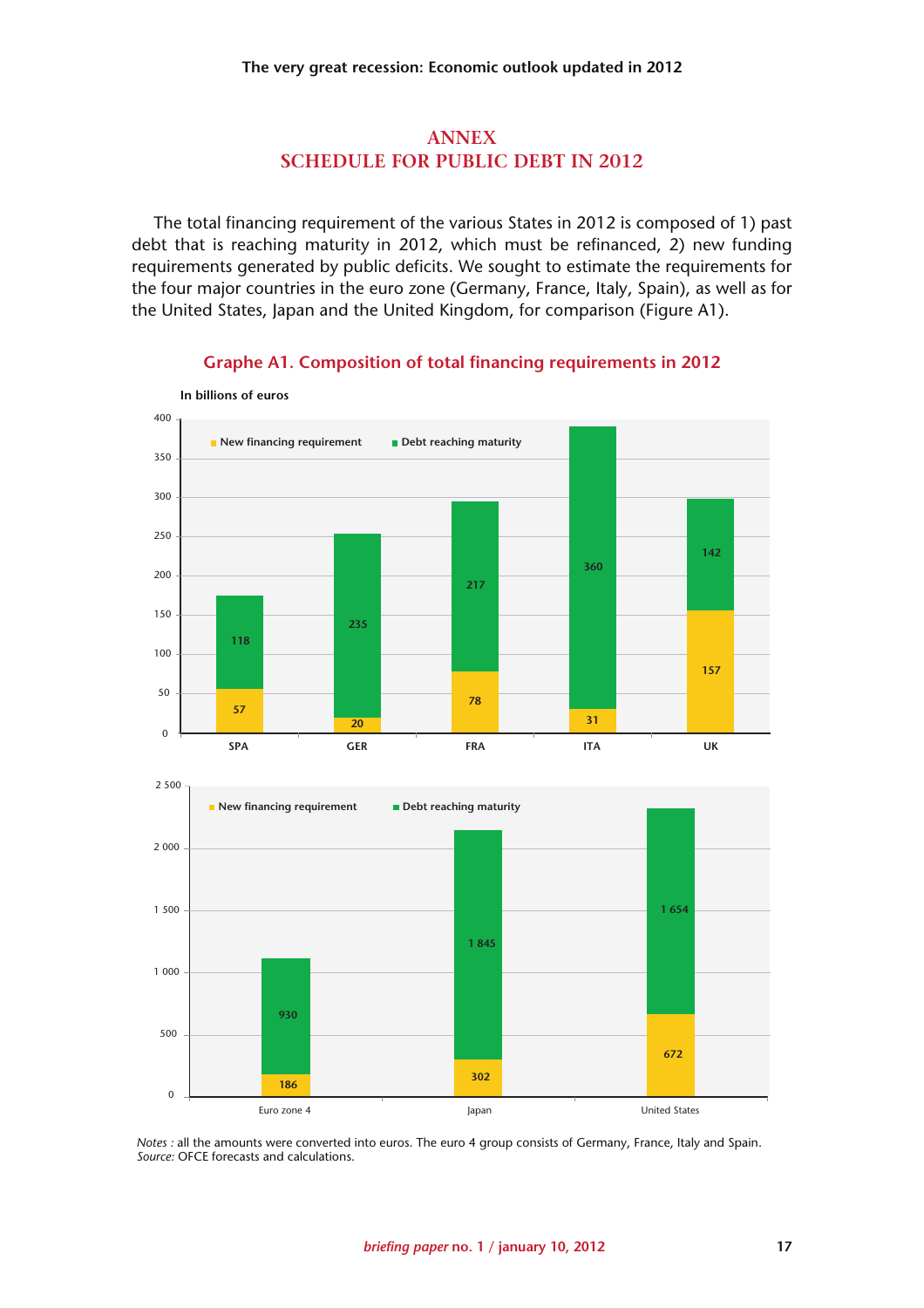The new funding requirements, financed by recourse to the market, are calculated from our forecasts of the public deficits for 2012. The latter is corrected by the share of market debt in the total public debt (Figure A2), since part of the deficit can be financed by means other than calling on the market, such as bank financing.



**Graphe A2. Market debt as a share of total debt**

*Source:* OFCE calculations.

#### *The public debt*

For the European countries, the total debt used is debt within the meaning of Maastricht, as estimated at end 2011. Public debt is understood in a broad sense: it includes short-term securities (with a maturity of less than one year). For Germany, it covers only the federal debt, and does not include the debt of the Länder. For Japan, it does not include debt issued by local governments or government agencies.<sup>8</sup>

#### *Securities reaching maturity in 2012*

The timelines of securities maturing in 2012 were constructed from existing information about the characteristics of public debt in late 2011, and from assumptions about the term structure of total refinancing needs in 2012. These are broken down into two parts:

- Securities issued before end November 2011 and maturing in 2012.
- Short-term securities requiring refinancing sometime in 2012.
- There is also the structure of financing requirements in 2012.

<sup>8.</sup> Japanese market debt has been reconstructed from the published results of issues of T-bills and JGBs since 1999. It does not take into account the issuance of 20-year securities that took place before that date, nor reissues through "auctions for enhanced liquidity" or securities withdrawn from the market through "buy-back" operations. Likewise, Italy's market debt does not include "buy-back" operations.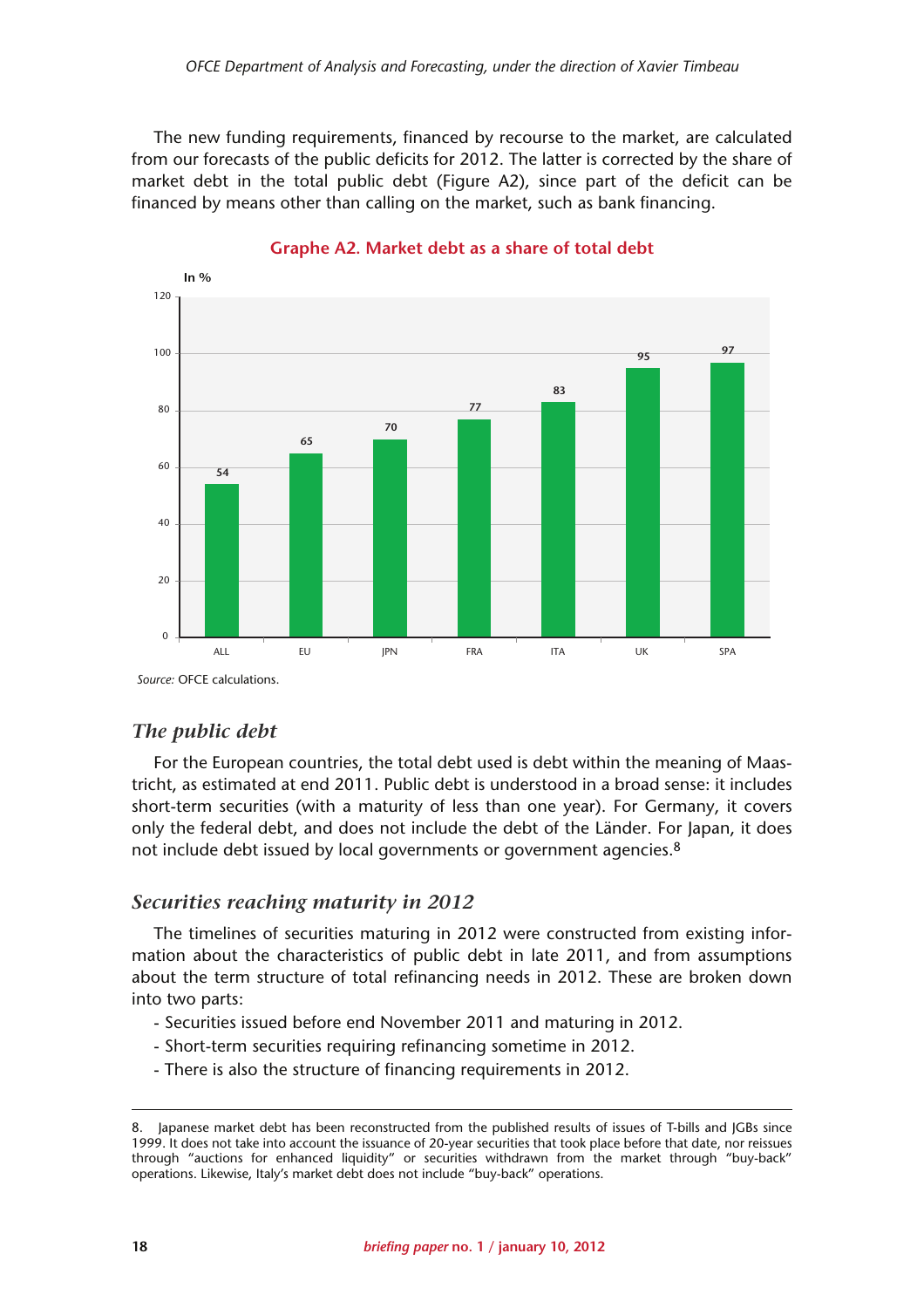The hypothesis is made that the debt maturing in 2012 and the new funding requirements would be financed by calling on the market based on a distribution key specific to each country and based on its debt management policy (Figure A3). This assumption proved necessary, in that the details of security issues have not been announced for all of 2012. The distribution key used was generally calculated from the structure of issues in 2011.<sup>9</sup> Spain and the United Kingdom have issue policies that are longer term than the other countries. The issues conducted in 2011 by Spain were for longer terms than in previous years, the ultimate goal being an extension of the average maturity of the debt.

The distribution keys take into account the faster pace of issue of securities with a maturity of less than a year. For example, the share of securities with a 3-month maturity is calculated taking into account that the total of outstanding securities with a 3 month maturity is renewed four times a year.10



**Graphe A3. Breakdown by maturity of total financing requirements in 2012**

*Source:* OFCE forecasts and calculations.

The total funding requirement was reconstituted monthly (Figures A4 and A5). Despite this, it should not be interpreted strictly speaking as a flow of securities being issued every month, since the flow of issues depends on the cash flow management of each State and on market conditions (which can induce the State to advance or postpone some issues from one month to another), and because the seasonality observed for the total refinancing requirement in most countries is inherited from the timing of past issues.

<sup>9.</sup> With the exception of Italy, for which it was calculated over the period October 2009 to September 2011. 10. The total monthly need for financing in securities maturing in 3 months was thus divided by 4 during the

calculation of the distribution key.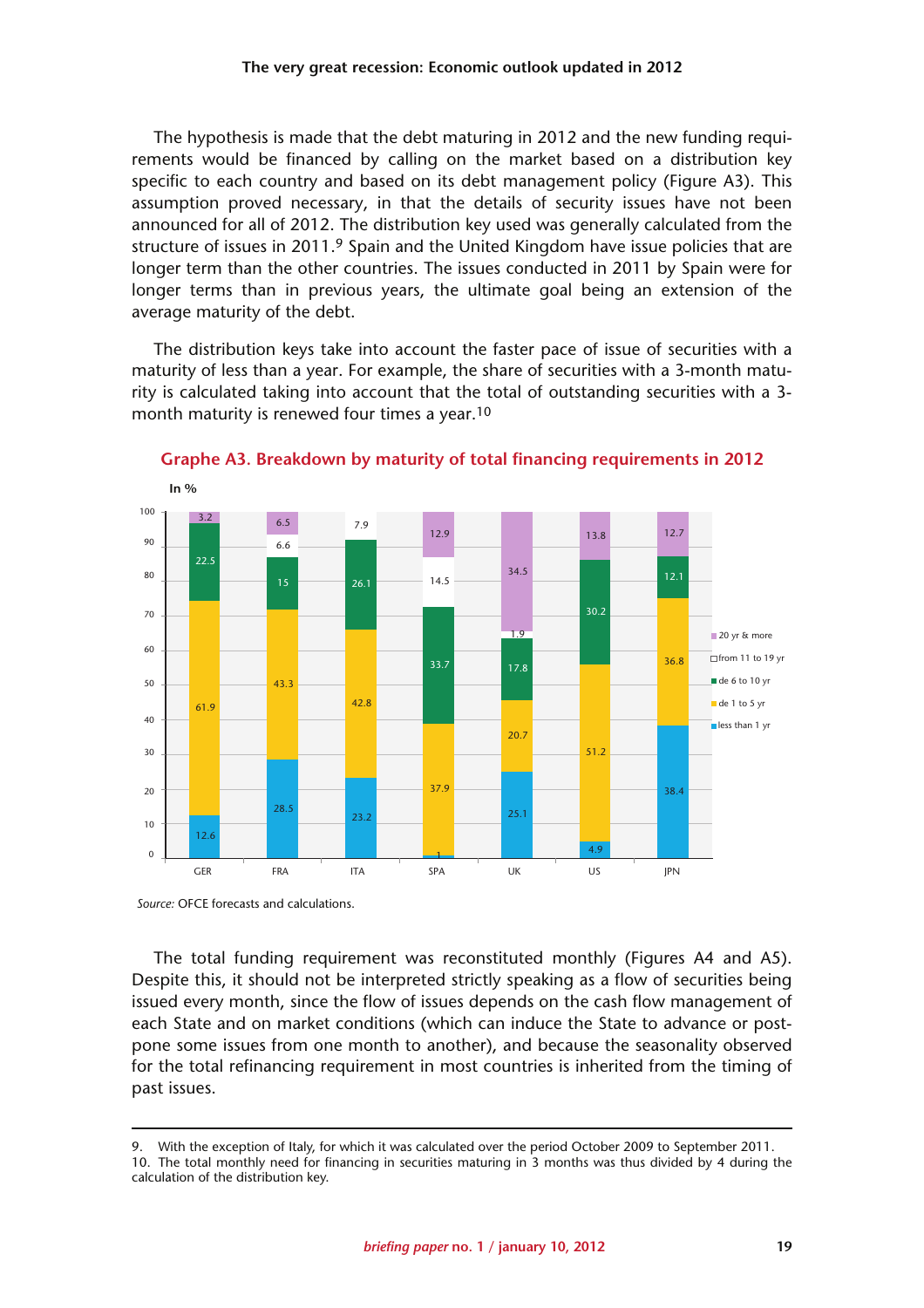

**Graphe A4. Total monthly funding requirement in the euro zone**

*Source:* OFCE forecasts and calculations.



#### **Graphe A5. Total monthly funding requirement**

*Source:* OFCE forecasts and calculations.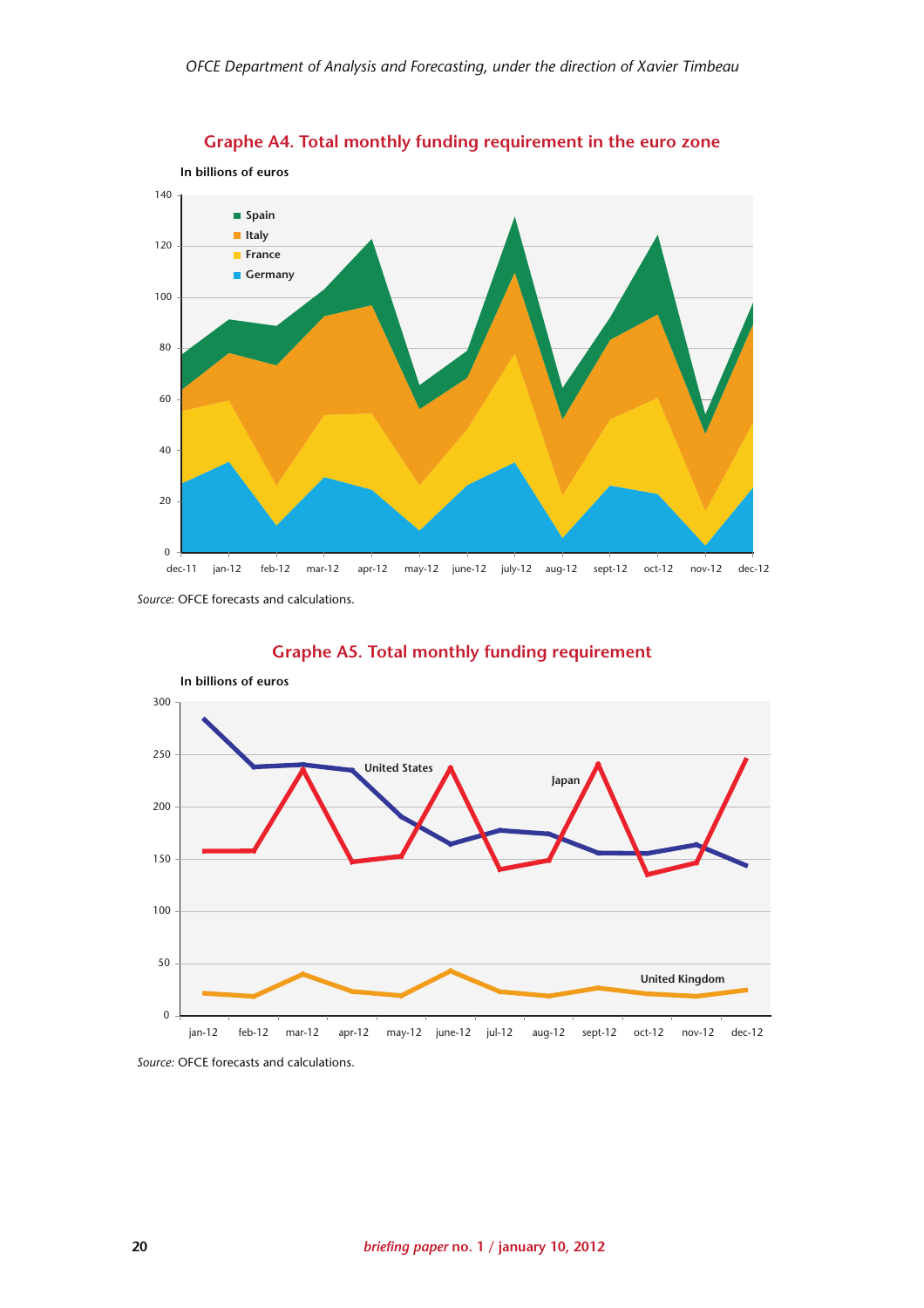By way of comparison, a BNP study published in *Les Echos* newspaper breaks down the total issues of securities planned for 2012 into the outstanding amounts reaching maturity and into those being financed through the market (the deficit share financed by recourse to the market). The BNP calculations of the amount of securities reaching maturity are lower: they do not include very short-term securities, which are used by the State as a tool for cash flow management. We have chosen to take into account the very short-term securities outstanding, as they have an immediate impact on the debt burden in case of large variations in interest rates.

| In billions of euros                 |             |            |
|--------------------------------------|-------------|------------|
| <b>Total bonds reaching maturity</b> | <b>OFCE</b> | <b>BNP</b> |
| <b>France</b>                        | 217         | 99         |
| Germany                              | 235         | 157        |
| <b>Italy</b>                         | 360         | 194        |
| Spain                                | 118         | 47         |
| Net call on market                   | <b>OFCE</b> | <b>BNP</b> |
| France                               | 78          | 82         |
| Germany                              | 20          | 28         |
| <b>Italy</b>                         | 31          | 26         |
| Spain                                | 57          | 52         |
| <b>Total issues</b>                  | <b>OFCE</b> | <b>BNP</b> |
| France                               | 295         | 179        |
| Germany                              | 255         | 185        |
| <b>Italy</b>                         | 391         | 220        |
| Spain                                | 175         | 99         |

#### **Table A1. Comparison of issued volumes in 2012**

*Sources:* « Les États de la zone euro émettront plus de 800 milliards d'euros de dette l'an prochain », *Les Echos* (30/11/ 2011) ; OFCE forecasts and calculations.

### *The average maturity of the debt*

Given the distribution key for each country and the average maturity of the debt at end 2011, we calculated changes in the average maturity of the debt. This depends on the stock of existing debt, whose average maturity declines over time, and on the average maturity of the securities issues to come (Table A2). The average maturity of the debt will decline in 2012 in most of the countries studied. It will increase slightly in the United States and Spain, as both countries are implementing a policy of lengthening the average maturity of the debt by issuing on a longer-term basis than in the other countries. In the United Kingdom, despite a policy favouring very long maturities, the average maturity of the debt is decreasing, as new debt issues are only partially offsetting the decline in the average maturity of the outstanding debt stock.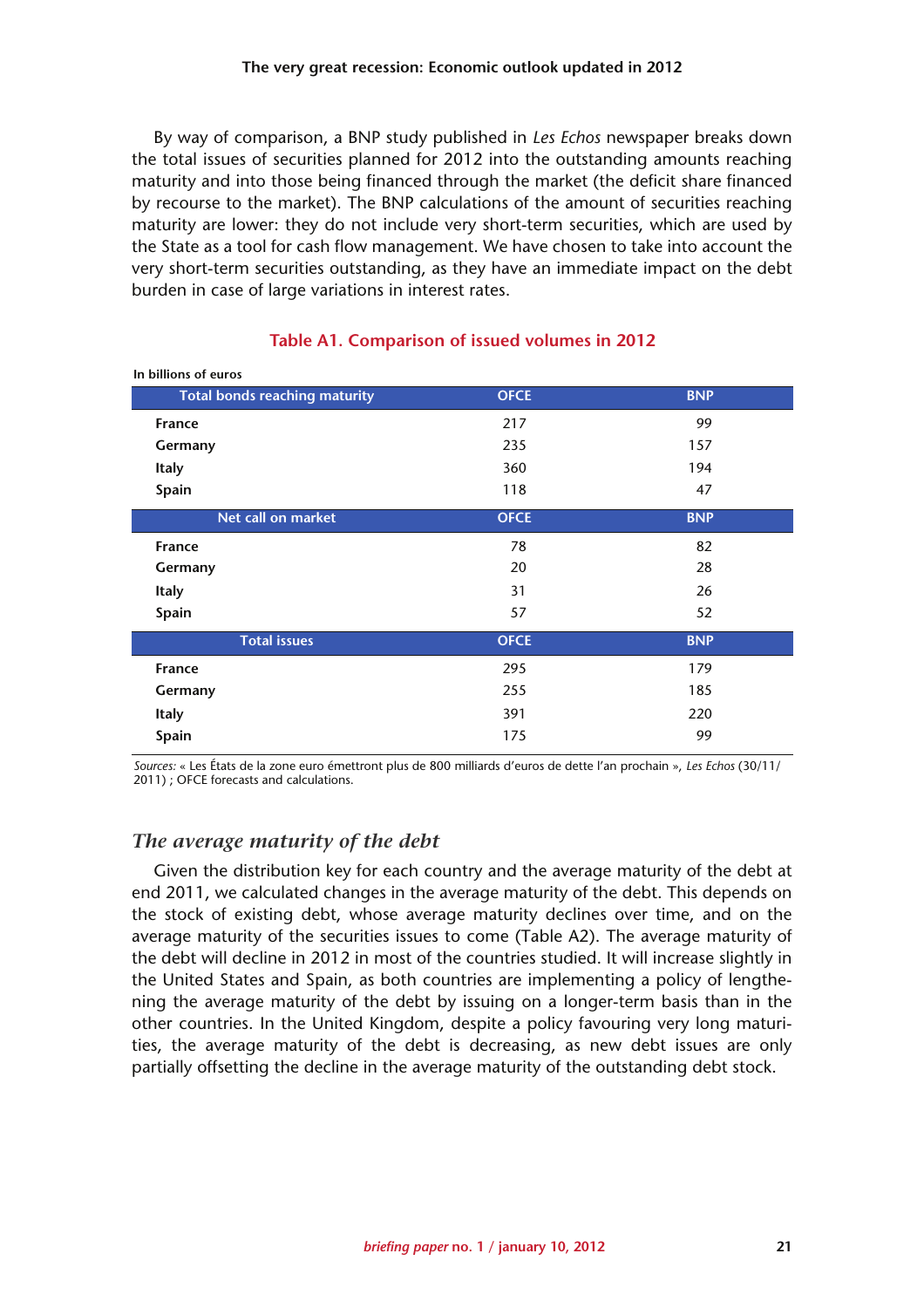#### **Table A2. Average maturity of issues in 2012**

| In years              |                           |
|-----------------------|---------------------------|
|                       | Average maturity in years |
| Germany               | 5.0                       |
| France                | 5.2                       |
| <b>Italy</b>          | 3.5                       |
| Spain                 | 10.6                      |
| <b>United Kingdom</b> | 14.5                      |
| <b>United States</b>  | 8.5                       |
| Japan                 | 5.3                       |

*Source:* OFCE forecasts and calculations.



#### **Graphe A6. Average maturity of the stock of negotiable government debt**

*Source:* OFCE forecasts and calculations.

#### *The average interest rates on the issues*

The sovereign debt crisis in the euro zone has resulted in changes in interest rates – a decline in long-term rates in Germany, rising spreads between German long-term rates and the long-term rates in other countries – which, if continued in 2012, will result in a change in the average cost of refinancing for the States. Where possible, we calculated the average rates of the issues in 2011, and based on the respective distribution key and on hypotheses about the term structure of interest rates, an average rate expected for issues in 2012.